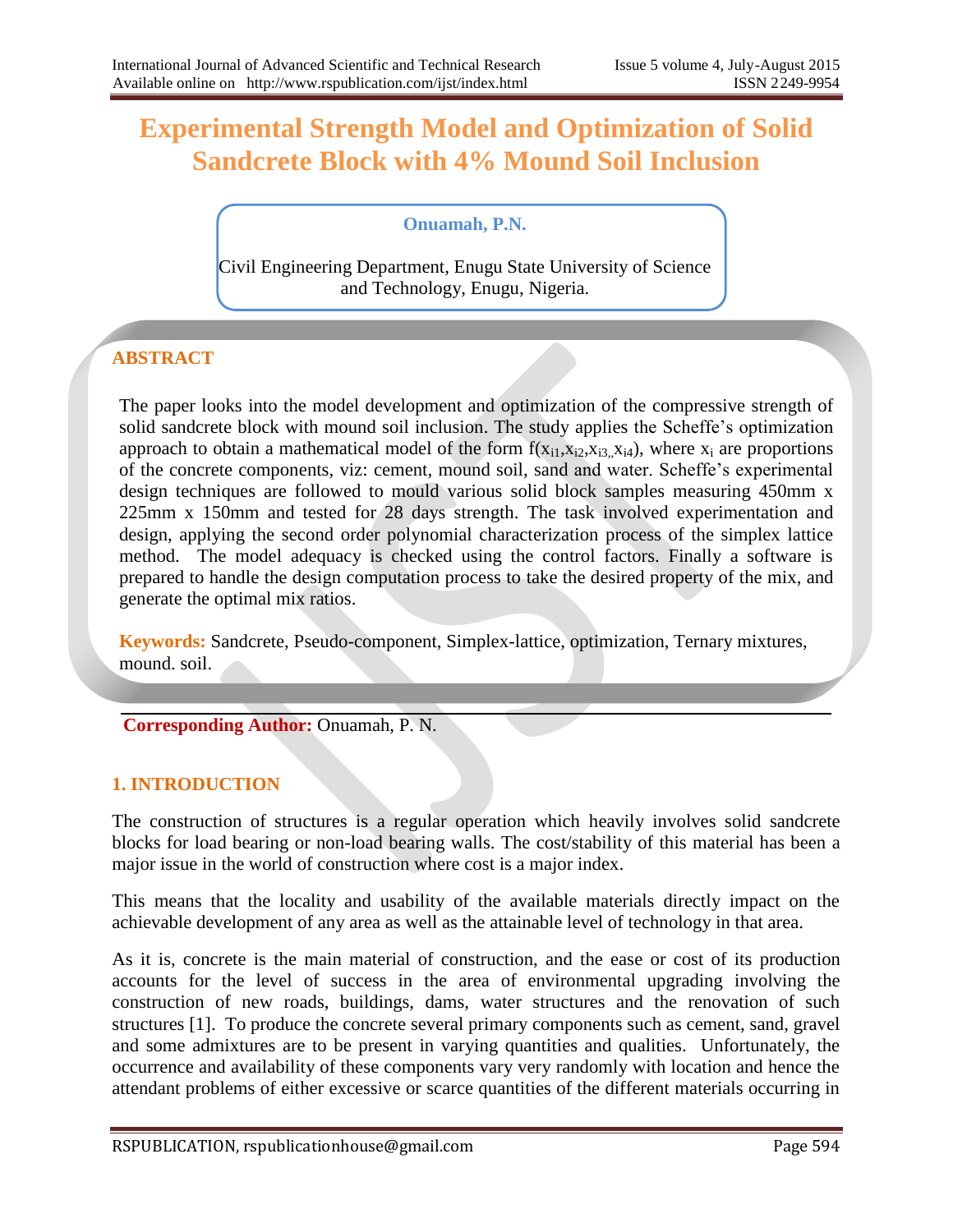different areas. Where the scarcity of one component prevails exceedingly, the cost of the concrete production increases geometrically. Such problems obviate the need to seek alternative materials for partial or full replacement of the scarce component when it is possible to do so without losing the quality of the concrete.

## 1.1 **Optimization**

In order to maximize gains or outputs it is often necessary to keep inputs or investments at a minimum at the production level. The process involved in this planning activity of minimization and maximization is referred to as optimization, [2]. In the science of optimization, the desired property or quantity to be optimized is referred to as the objective function. The raw materials or quantities whose amount of combinations will produce this objective function are referred to as variables.

The variations of these variables produce different combinations and have different outputs. Often the space of variability of the variables is not universal as some conditions limit them. These conditions are called constraints. For example, money is a factor of production and is known to be limited in supply. The constraint at any time is the amount of money available to the entrepreneur at the time of investment.

Hence or otherwise, an optimization process is one that seeks for the maximum or minimum value and at the same time satisfying a number of other imposed requirements [3]. The function is called the objective function and the specified requirements are known as the constraints of the problem.

Everybody can make concrete but not everybody can make structural concrete. Structural concrete are made with specified materials for specified strength. Concrete is heterogeneous as it comprises sub-materials. Concrete is made up of fine aggregates, coarse aggregates, cement, water, and sometimes admixtures. [4] report that modern research in concrete seeks to provide greater understanding of its constituent materials and possibilities of improving its qualities. For instance, Portland cement has been partially replaced with ground granulated blast furnace slag (GGBS), a by–product of the steel industry that has valuable cementatious properties [5].

#### **1.2 Concrete Mix optimization**

The task of concrete mix optimization implies selecting the most suitable concrete aggregates from the data base [6]. Several methods have been applied. Examples are by [7], [8], and [9]. [10] proposed an approach which adopts the equilibrium mineral assemblage concept of geochemical thermodynamics as a basis for establishing mix proportions. [11] report that optimization of mix designs require detailed knowledge of concrete properties. Low watercement ratios lead to increased strength but will negatively lead to an accelerated and higher shrinkage. Apart from the larger deformations, the acceleration of dehydration and strength gain will cause cracking at early ages.

## **1.3 Compressive Strength Modeling**

Modeling means setting up some physical array of parts of a system, or a mathematical formulations governing the operation or functioning of some systems. Many factors of different effects occur simultaneously dependently or independently in systems. When they interplay they inter-affect one another at equal, direct, combined or partially combined rates, to generate varied natural constants in the form of coefficients and/or exponents. The challenging problem is to understand and asses these distinctive constants by which the interplaying factors underscore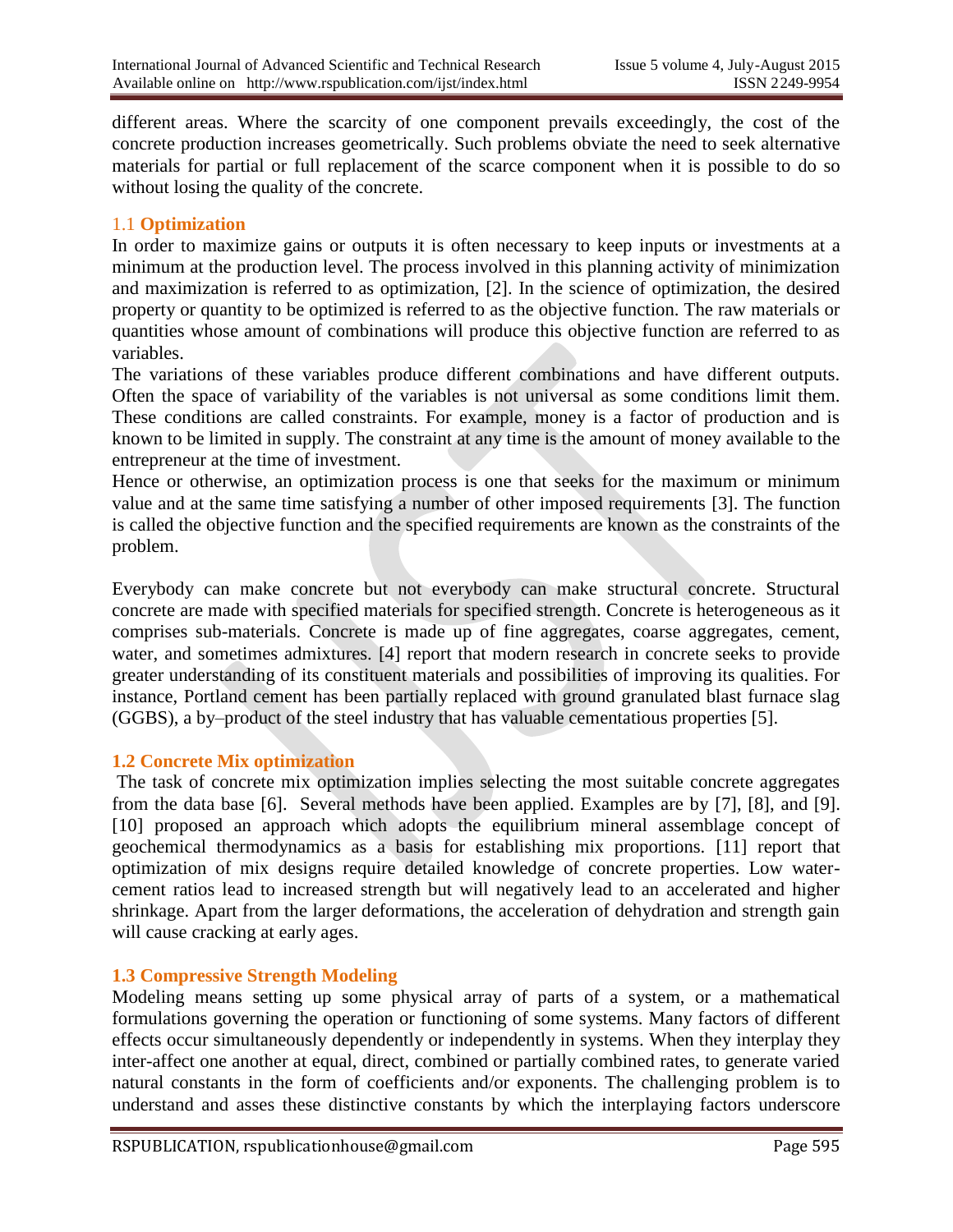some unique natural phenomenon towards which their natures tend, in a single, double or multi phase systems.

For such assessment a model could be constructed for a proper observation of response from the interaction of the factors through controlled experimentation followed by schematic design where such simplex lattice approach of the type of Henry Scheffe [12] optimization theory could be employed. Also entirely different physical systems may correspond to the same mathematical model so that they can be solved by the same methods. This is an impressive demonstration of the unifying power of mathematics [13].

## **2. LITERATURE REVIEW**

In the past ardent researchers have done works in the behavior of concrete under the influence of its components. With given proportions of aggregates the compressive strength of concrete depends primarily upon age, cement content, and the cement-water ratio [14]. Of all the desirable properties of hardened concrete such as the tensile, compressive, flexural, bond, shear strengths, etc., the compressive strength is the most convenient to measure and is used as the criterion for the overall quality of the hardened concrete [3].

Macrofaunal activities in soil are known to affect the nutrient and organic matter dynamics and structure of the soil. Such changes in soil properties have profound influences on the productivity of the ecosystem. Termites are the dominant macrofaunal group found in the tropical soils. Termites process considerable quantities of soil materials in their mound building activities. Such activities might have potential effects on carbon sequestration, nutrient cycling, and soil texture [15].

The result of a study on some characteristics of laterite-cement mix containing termite mound soil (50% by weight of laterite) as replacement of laterite are presented by [16. The study showed that laterite-mound soil mix stabilized with 6% cement could serve as a base course for roads for agricultural trafficking in rural areas where mound soils are abundant.

The inclusion of mound soil in mortar matrix resulted in a compressive strength value of up to 40.08N/mm2, and the addition of 5% of mound soil to a concrete mix of 1:2:4:0.56 (cement: sand: coarse aggregate: water) resulted in an increase of up to 20.35% in compressive strength [17].

Simplex is a structural representation (shape) of lines or planes joining assumed positions or points of the constituent materials (atoms) of a mixture, and they are equidistant from each other [18]. When studying the properties of a q-component mixture, which are dependent on the component ratio only the factor space is a regular (q-1)–simplex [19]. Simplex lattice designs are saturated, that is, the proportions used for each factor have  $m + 1$  equally spaced levels from 0 to 1 ( $x_i = 0$ , 1/m, 2/m, ... 1), and all possible combinations are derived from such values of the component concentrations, that is, all possible mixtures, with these proportions are used [19].

Sandcrete blocks are masonry units used in all types of masonry constructions such as interior and exterior load bearing walls, fire walls party walls, curtain walls, panel walls, partition, backings for other masonry, facing materials, fire proofing over structured steel members, piers, pilasters columns, retaining walls, chimneys, fireplaces, concrete floors, patio paving units, curbs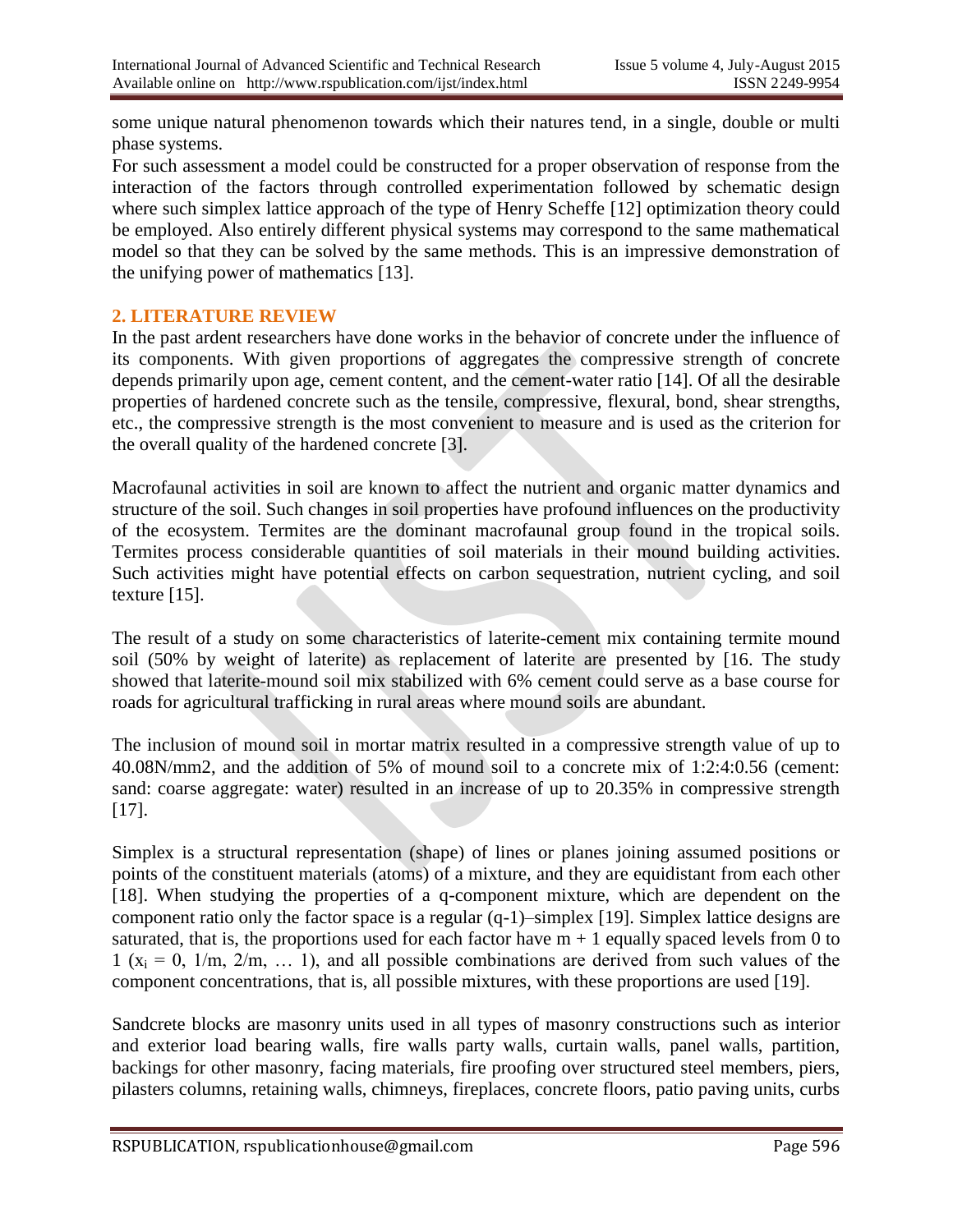and fences [20]. The block is defined by ASIM as hollow block when the cavity area exceeds 25% of the gross cross-sectional area, otherwise it belongs to the solid category [20]. [21] stated that methods of compaction during moulding has a marked effect on the strength of sandcrete blocks. Hence, it was found that blocks from factories achieving compaction by using wooden rammers had higher strength than those compacted by mechanical vibration, except when the vibration is carried out with additional surcharge.

## **3. BACKGROUND THEORY**

This is a theory where a polynomial expression of any degrees, is used to characterize a simplex lattice mixture components. In the theory only a single phase mixture is covered. The theory lends path to a unifying equation model capable of taking varying mix component v(ariables to fix equal mixture properties. The optimization that follows selects the optimal ratio from the component ratios list that is automatedly generated. This theory is the adaptation to this work of formulation of response function for compressive strength of sandcrete block.

## **3.1 Simplex Lattice**

Simplex is a structural representation (shape) of lines or planes joining assumed positions or points of the constituent materials (atoms) of a mixture [18], and they are equidistant from each other. Mathematically, a simplex lattice is a space of constituent variables of  $X_1, X_2, X_3, \ldots X_i$ which obey these laws:

$$
X_i \neq \text{negative}
$$
\n(1)\n
$$
0 \leq x_i \leq 1
$$
\n
$$
\sum_{i=1}^{n} x_i = 1
$$

That is, a lattice is an abstract space.

To achieve the desired strength of concrete, one of the essential factors lies on the adequate proportioning of ingredients needed to make the concrete. [12] developed a model whereby if the compressive strength desired is specified, possible combinations of needed ingredients to achieve the compressive strength can easily be predicted by the aid of computer, and if proportions are specified the compressive strength can easily be predicted.

## 3.2 **Simplex Lattice Method**

In designing experiment to attack mixture problems involving component property diagrams the property studied is assumed to be a continuous function of certain arguments and with a sufficient accuracy it can be approximated with a polynomial [19]. When investigating multicomponents systems the use of experimental design methodologies substantially reduces the volume of an experimental effort. Further, this obviates the need for a special representation of complex surface, as the wanted properties can be derived from equations while the possibility to graphically interpret the result is retained.

As a rule the response surfaces in multi-component systems are very intricate. To describe such surfaces adequately, high degree polynomials are required, and hence a great many experimental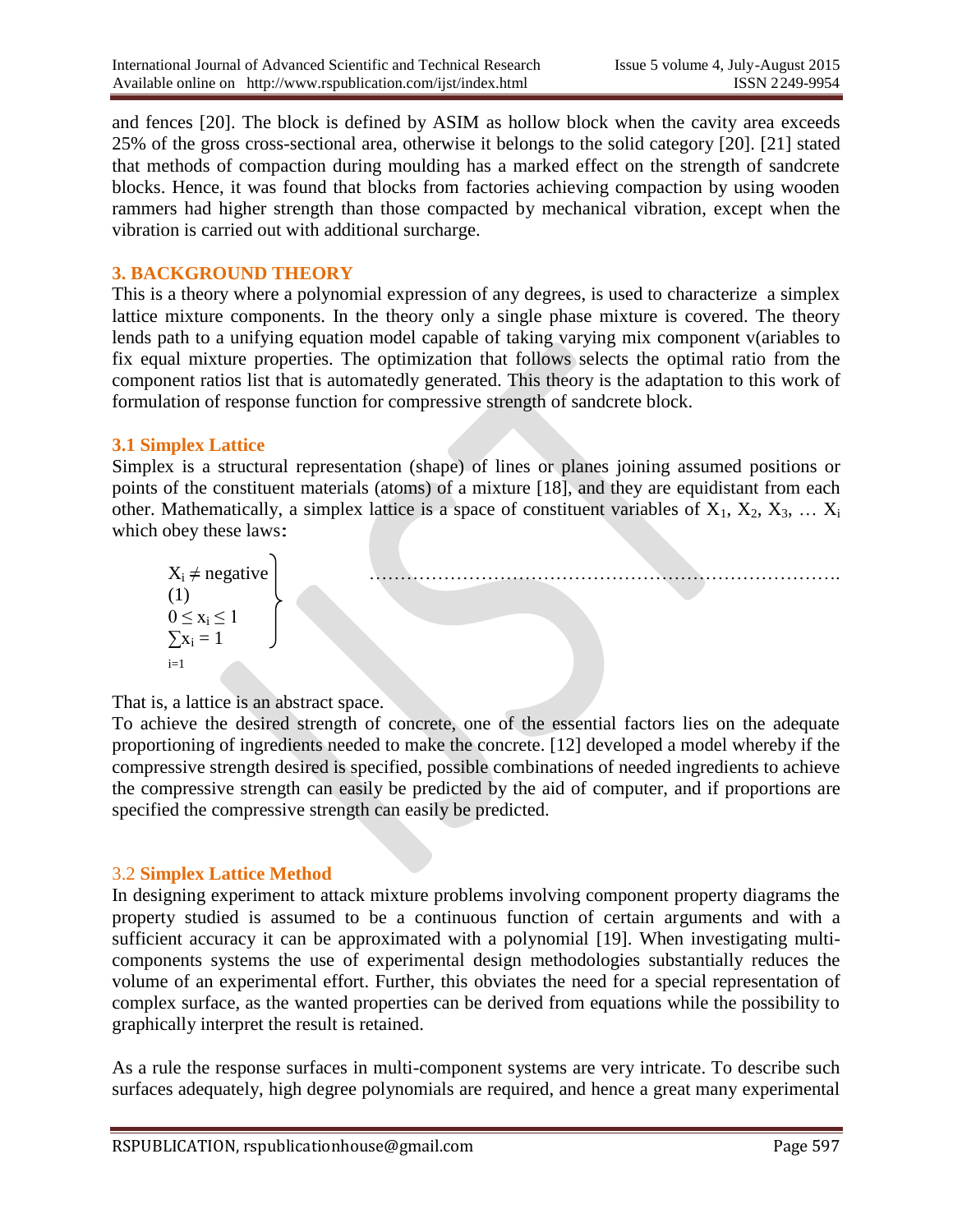trials. A polynomial of degree n in q variable has  $C_{q+n}^n$  coefficients. If a mixture has a total of q components and  $x_1$  be the proportion of the i<sup>th</sup> component in the mixture such that,

$$
x_i \ge 0 \quad (i=1,2,\ldots,q), \quad . \tag{2}
$$

then the sum of the component proportion is a whole unity i.e.

$$
X_1 + x_2 + x_3 + x_4 = 1 \text{ or } \sum x_i - 1 = 0 \quad \dots \quad \dots \quad \dots \tag{3}
$$

where  $i = 1, 2, \ldots, q \ldots$  Thus the factor space is a regular  $(q-1)$  dimensional simplex. In  $(q-1)$ dimensional simplex if  $q = 2$ , we have 2 points of connectivity. This gives a straight line simplex lattice. If  $q=3$ , we have a triangular simplex lattice and for  $q = 4$ , it is a tetrahedron simplex lattice, etc. Taking a whole factor space in the design we have a (q,m) simplex lattice whose properties are defined as follows:

- i. The factor space has uniformly distributed points,
- ii. Simplex lattice designs are saturated [19]. That is, the proportions used for each factor have m + 1 equally spaced levels from 0 to 1 ( $x_i = 0$ , 1/m, 2/m, ... 1), and all possible combinations are derived from such values of the component concentrations, that is, all possible mixtures, with these proportions are used.

Hence, for the quadratic lattice (q,2), approximating the response surface with the second degree polynomials (m=2), the following levels of every factor must be used 0, ½ and 1; for the fourth order (m=4) polynomials, the levels are 0, 1/4, 2/4, 3/4 and 1, etc; [12], showed that the number of points in a (q,m) lattice is given by

Cq+m-1 = q(q+1) … (q+m-1)/m! …………….. .. .. .. .. (4)

#### 3.2.1**The (4,2) Lattice Model**

The properties studied in the assumed polynomial are real-valued functions on the simplex and are termed responses. The mixture properties were described using polynomials assuming a polynomial function of degree m in the q-variable  $x_1, x_2, \ldots, x_q$ , subject to equation 3.1, and will be called a  $(q,m)$  polynomial having a general form:

$$
\hat{Y} = b_0 + \sum b_i X_i + \sum b_{ij} X_i X_{ij} + \ldots + \sum b_{ijk} + \sum b_{i1i2\ldots in} X_{i1} X_{i2} \ldots X_{in} \quad \ldots \ldots \quad \ldots \quad \ldots \quad \ldots
$$
\n(5)

 $\hat{Y} = b_0 + b_1X_1 + b_2X_2 + b_3X_3 + b_4X_4 + b_{12}X_1X_2 + b_{13}X_1X_3 + b_{14}X_1X_4 + b_{24}X_2X_4 + b_{23}X_2X_3 +$  $b_{34}X_3X_4$ 

$$
b_{11}X_{1}^{2} + b_{22}X_{2}^{2} + b_{33}X_{3}^{2} + b_{44}X_{4}^{2} + \dots \qquad \dots \qquad (6)
$$

#### where **b** is a constant coefficient.

The relationship obtainable from Eqn 6) is subjected to the normalization condition of Eqn. (3) for a sum of independent variables. For a ternary mixture, the reduced second degree polynomial can be obtained as follows: From Eqn. (3)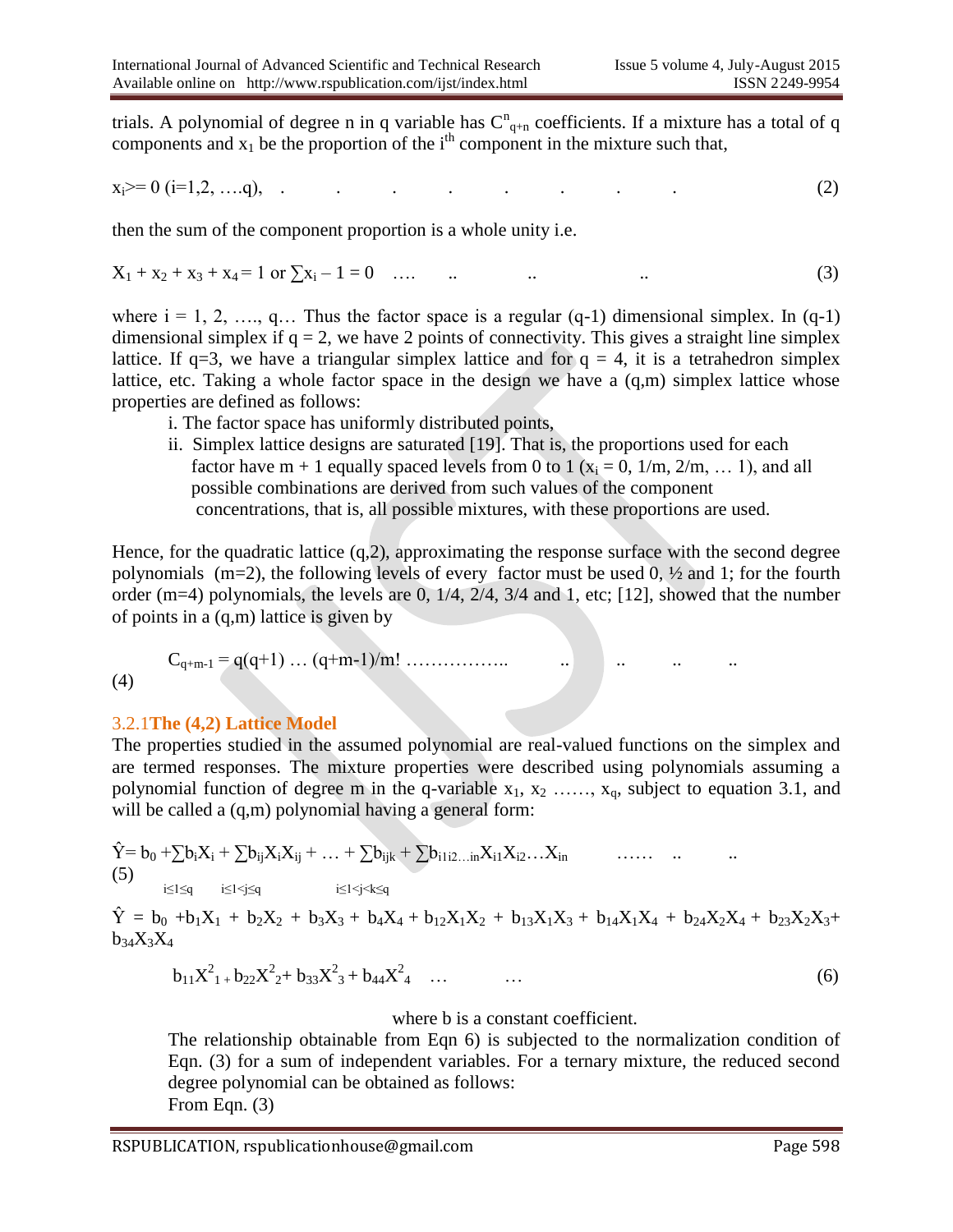$$
X_1 + X_2 + X_3 + X_4 = 1 \tag{7}
$$

i.e

$$
b_0 X_2 + b_0 X_2 + b_0 X_3 + b_0 X_4 = b_0 \dots \dots \dots \dots \dots \dots \dots \dots \dots \dots \dots \tag{8}
$$

| Multiplying Eqn. (3.7) by $X_1$ , $X_2$ , $x_3$ , $x_4$ , in succession gives |  |
|-------------------------------------------------------------------------------|--|
| $X_1^2 = X_1 - X_1X_2 - X_1X_3 - X_1X_4$                                      |  |
| $X_2^2 = X_2 - X_1X_2 - X_2X_3 - X_2X_4$                                      |  |
| $X_3^2 = X_3 - X_1X_3 - X_2X_3 - X_3X_4$                                      |  |
| $X_4^2 = X_4 - X_1X_4 - X_2X_4 - X_3X_4$                                      |  |

Substituting Eqn. (8) into Eqn. (9), we obtain after necessary transformation that  $\hat{Y}$  = (b<sub>0</sub> + b<sub>1</sub> + b<sub>11</sub>) $X_1$  + (b<sub>0</sub> + b<sub>2</sub> + b<sub>22</sub>) $X_2$  + (b<sub>0</sub> + b<sub>3</sub> + b<sub>33</sub>) $X_3$  + (b<sub>0</sub> + b<sub>4</sub> + b<sub>44</sub>) $X_4$  +  $(b_{12} - b_{11} - b_{22})X_1X_2 + (b_{13} - b_{11} - b_{33})X_1X_3 + (b_{14} - b_{11} - b_{44})X_1X_4 + (b_{23} - b_{22} - b_{11} - b_{44})X_1X_5$  $b_{33}X_2X_3 + (b_{24} - b_{22} - b_{44})X_2X_4 + (b_{34} - b_{33} - b_{44})X_3X_4$  … ... (10)

If we denote

 $\beta_i = b_0 + b_i + b_{ii}$ and  $\beta_{ij} = b_{ij} - b_{ii} - b_{jj}$ ,

then we arrive at the reduced second degree polynomial in 6 variables:

$$
\hat{Y} = \beta_1 X_1 + \beta_2 X_2 + \beta_3 X_3 + \beta_4 X_4 + \beta_{12} X_1 X_2 + \beta_{13} X_1 X_3 + \beta_{14} X_1 X_4 + \beta_{23} X_2 X_2 X_3 + \beta_{24} X_2 X_4 + \beta_{34} X_3 X_4
$$
\n(11)

Thus, the number of coefficients has reduced from 15 in Eqn 6 to 10 in Eqn (11). That is, the reduced second degree polynomial in q variables is

$$
\hat{Y} = \sum \beta_i X_i + \sum \beta_{ij} X_i \qquad (12)
$$

## **3.2.2 Construction of Experimental/Design Matrix**

From the coordinates of points in the simplex lattice, we can obtain the design matrix. We recall that the principal coordinates of the lattice, only a component is 1 (Table 1) zero.

| N       | $X_1$         | $X_2$ | $X_3$         | $\rm X_4$ | $Y_{exp}$           |
|---------|---------------|-------|---------------|-----------|---------------------|
|         |               |       |               |           | $Y_1$               |
|         |               |       |               |           | $Y_2$               |
| ⌒       |               |       |               |           | $Y_3$               |
|         |               |       |               |           | $Y_4$               |
|         | $\frac{1}{2}$ | 1/2   |               |           | $Y_{12}$            |
|         | $\frac{1}{2}$ |       | 1/2           |           | $Y_{13}$            |
|         | 1//2          |       |               | 1/2       | $\overline{Y}_{14}$ |
| $\circ$ |               | 1/2   | 1/2           |           | $Y_{23}$            |
|         |               | 1/2   |               | 1/2       | $Y_{24}$            |
| 10      |               |       | $\frac{1}{2}$ | 1/2       | $Y_{34}$            |

Table 1 Design matrix for (4,2) Lattice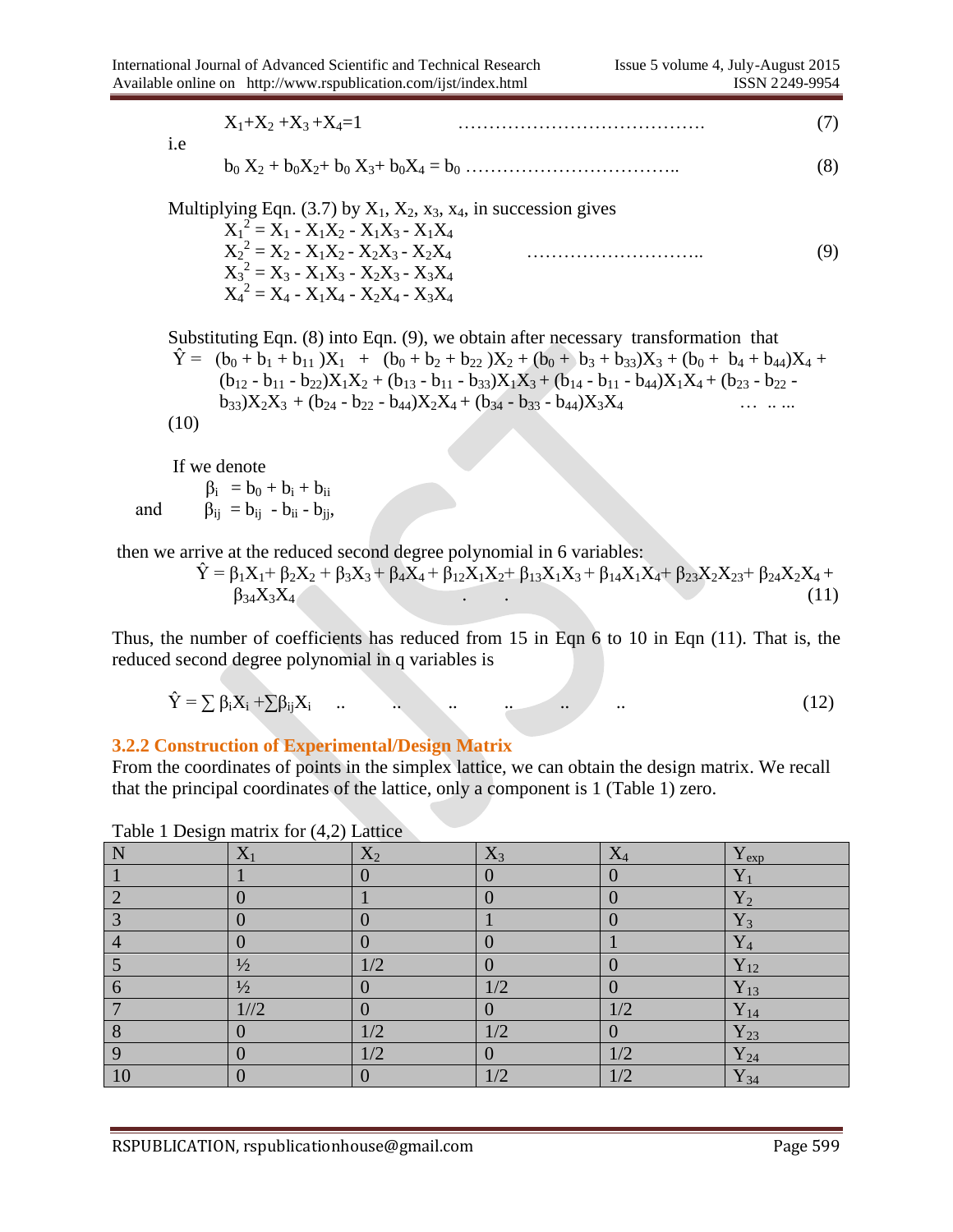Hence if we substitute in Eqn. (11), the coordinates of the first point  $(X_1=1, X_2=0, X_3=0,$  and  $X_4=0$ , Fig (1), we get that  $Y_1=\beta_1$ . And doing so in succession for the other three points in the tetrahedron, we obtain Y2= β2, Y3= β3, Y4= β4 . . . . . . . (13) The substitution of the coordinates of the fifth point yields  $Y_{12} = \frac{1}{2} X_1 + \frac{1}{2} X_2 + \frac{1}{2} X_1 \cdot \frac{1}{2} X_2$ =  $\frac{1}{2} \beta_1 + \frac{1}{2} \beta_2 + \frac{1}{4} \beta_{12}$ But as  $β_i = Y_i$  then  $Y_{12} = \frac{1}{2} β_1 - \frac{1}{2} β_2 - \frac{1}{4} β_{12}$ Thus  $\beta_{12} = 4 Y_{12} - 2Y_1 - 2Y_2$  (14) And similarly,  $β<sub>13</sub> = 4 Y<sub>13</sub> - 2Y<sub>1</sub> - 2Y<sub>2</sub>$  $\beta_{23}$  = 4 Y<sub>23</sub> - 2Y<sub>2</sub> - 2Y<sub>3</sub> etc. Or generalizing,  $β_i = Y_i$ and  $β_{ij} = 4 Y_{ij} - 2Y_i - 2Y_j$ . . . . . . . (15)

which are the coefficients of the reduced second degree polynomial for a q-component mixture, since the four points defining the coefficients  $\beta_{ii}$  lie on the edge. The subscripts of the mixture property symbols indicate the relative content of each component  $X_i$  alone and the property of the mixture is denoted by  $Y_i$ .

**3.2.3 Actual and Pseudo Components** The requirements of the simplex that

$$
\sum \underset{x=1}{Xi} = 1
$$

makes it impossible to use the normal mix ratios such as 1:3, 1:5, etc, at a given water/cement ratio. Hence a transformation of the actual components (ingredient proportions) to meet the above criterion is unavoidable. Such transformed ratios say  $X_1^{(i)}$ ,  $X_2^{(i)}$ , and  $X_3^{(i)}$  and  $X_4^{(i)}$  for the i<sup>th</sup> experimental points are called pseudo components. Since  $X_1$ ,  $X_2$  and  $X_3$  are subject to  $\sum X_i = 1$ , the transformation of cement:mound soil:sand:water at say 0.30 water/cement ratio cannot easily be computed because  $X_1, X_2, X_3$  and  $X_4$  are in pseudo expressions  $X_1^{(i)}$ ,  $X_2^{(i)}$ ,  $X_3^{(i)}$  and  $X_4$ . For the i<sup>th</sup> experimental point, the transformation computations are to be done.

The arbitrary vertices chosen on the triangle are  $A_1(1:0.77:17.18:0.57)$ ,  $A_2(1:0.72:16.27:0.55)$ A3(1:0.69:15.31:0.48), and A4(1:0.75:16.75:0.58), based on experience and earlier research reports.

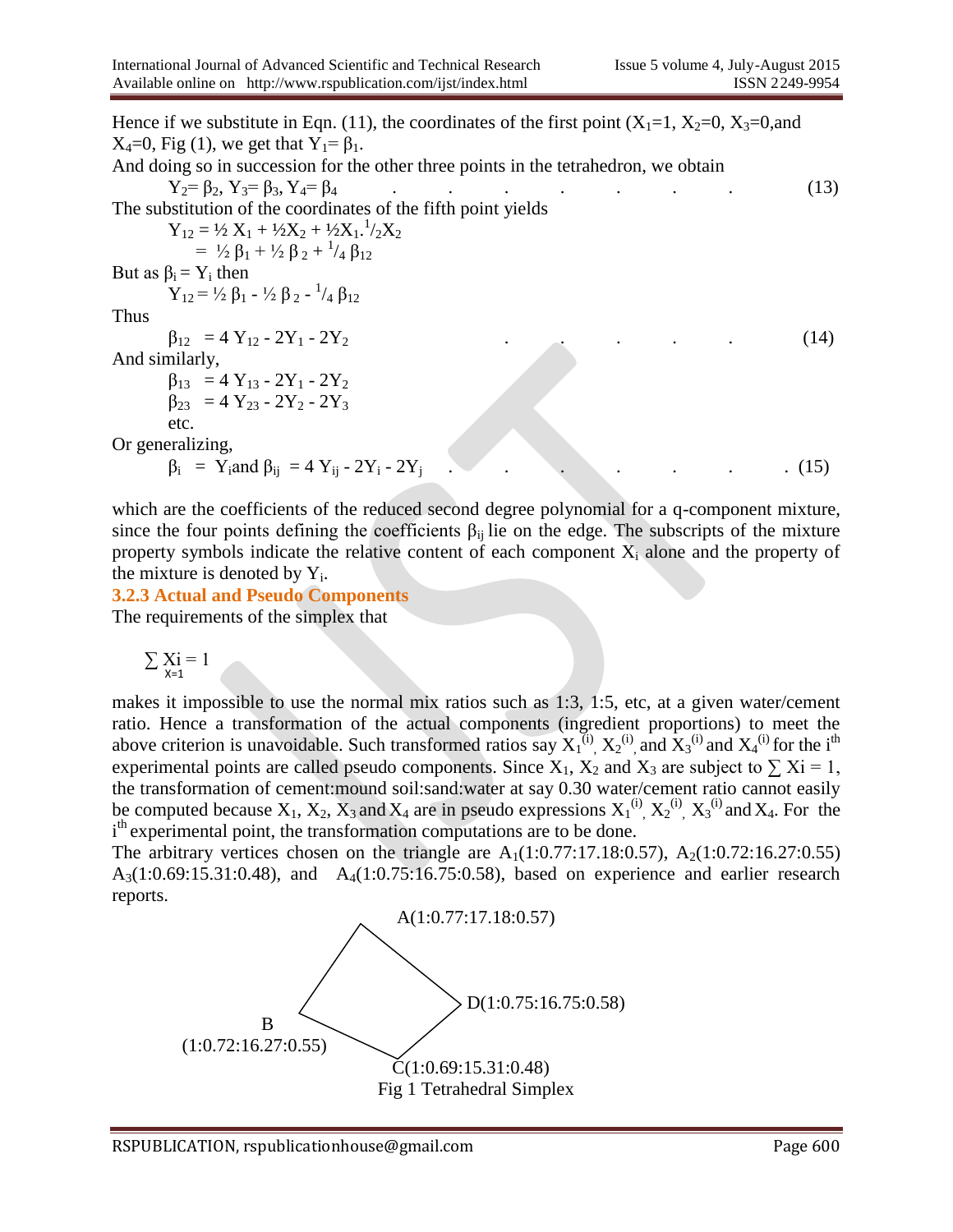#### **3.2.4 Transformation Matrix**

If Z denotes the actual matrix of the i<sup>th</sup> experimental points, observing from Table 2 (points 1 to 3),

| $BZ = X = 1$              |              |  |                                    |  |  |  |
|---------------------------|--------------|--|------------------------------------|--|--|--|
|                           |              |  | where B is the transformed matrix. |  |  |  |
| Therefore, $B = I.Z^{-1}$ |              |  |                                    |  |  |  |
| Or.                       | $B = Z^{-1}$ |  |                                    |  |  |  |
|                           |              |  |                                    |  |  |  |

For instance, for the chosen ratios  $A_1$ ,  $A_2$  and  $A_3$  (fig. 1),

 $|1 \quad 0.77 \; 17.18 \quad 0.57$ Z = 1 0.72 16.27 0.55 . . . . . . (18) 1 0.69 15.31 0.48  $|1 \t0.75 \t16.75 \t0.58$ 

From Eqn 3.17,

$$
B = Z^{-1}
$$

$$
Z^{-1} = \begin{bmatrix} -14.45 & 2.20 & 6.59 & 6.66 \\ -8.51 & 101.77 & 31.38 & 78.90 \\ 2.13 & 4.61 & -1.60 & -5.14 \\ -25.53 & 5.32 & -5.85 & 36.70 \end{bmatrix}
$$

Hence,

 $B Z^{-1} = Z Z^{-1}$ 

$$
= \begin{bmatrix} 1 & 0.77 & 17.18 & 0.57 \\ 1 & 0.72 & 16.27 & 0.55 \\ 1 & 0.69 & 15.31 & 0.48 \\ 1 & 0.75 & 16.75 & 0.58 \end{bmatrix} \begin{bmatrix} 14.45 & 2.20 & 6.59 & 6.66 \\ -8.51 & 101.77 & 31.38 & 78.90 \\ 2.13 & 4.61 & -1.60 & -5.14 \\ -25.53 & 5.32 & -5.85 & 36.70 \end{bmatrix}
$$

|  | $\begin{bmatrix} 1 & 0 & 0 & 0 \\ 0 & 1 & 0 & 0 \\ 0 & 0 & 1 & 0 \\ 0 & 0 & 0 & 1 \end{bmatrix}$ |  |  |
|--|--------------------------------------------------------------------------------------------------|--|--|
|  |                                                                                                  |  |  |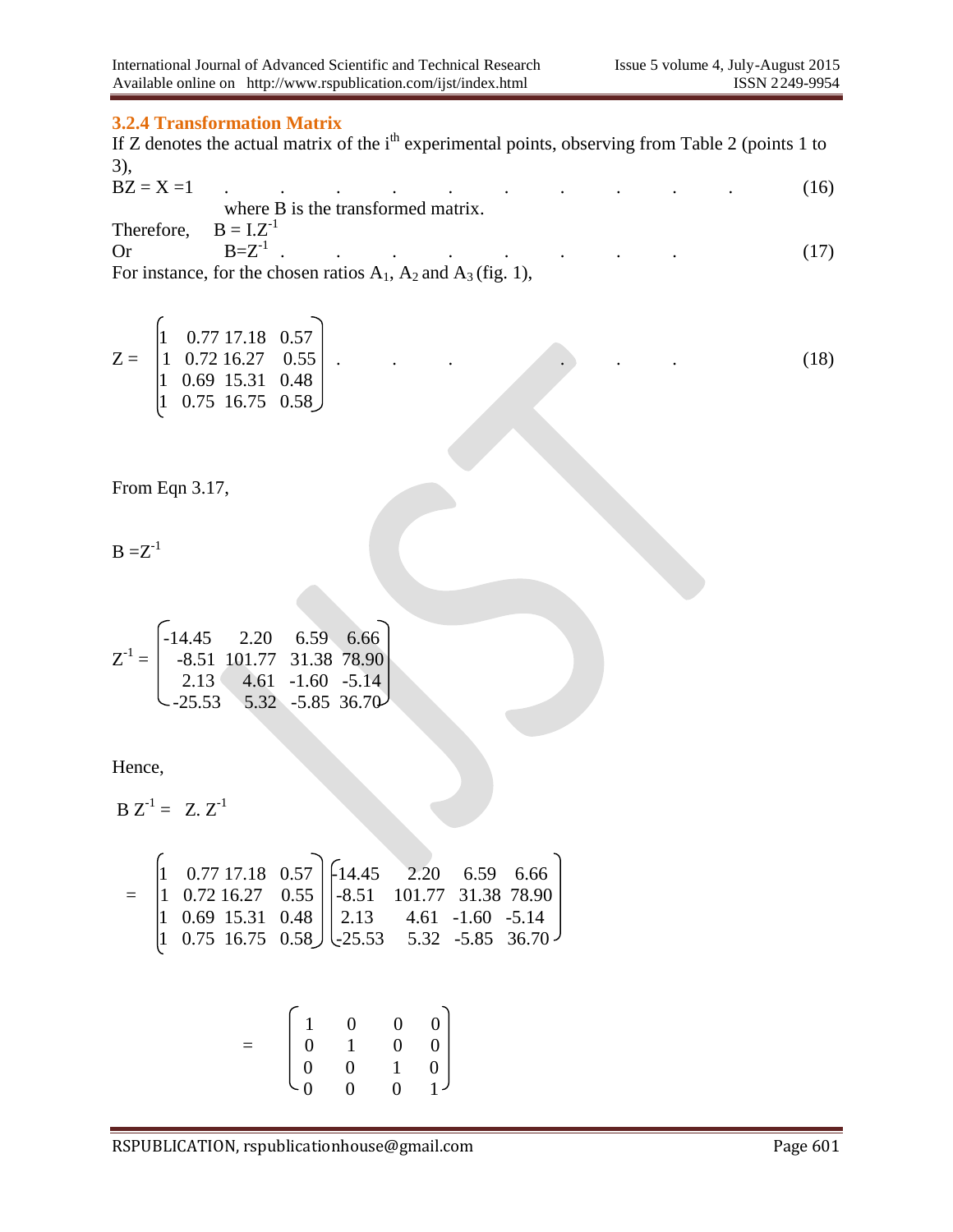Thus, for actual component  $Z$ , the pseudo component  $X$  is given by

$$
X\begin{bmatrix} X_1^{(i)} \\ X_2^{(i)} \\ X_3^{(i)} \\ X_4^{(i)} \end{bmatrix} = B \begin{bmatrix} -14.45 & 2.20 & 6.59 & 6.66 \\ -8.51 & 101.77 & 31.38 & 78.90 \\ 2.13 & 4.61 & -1.60 & -5.14 \\ 25.53 & 5.32 & -5.85 & 36.70 \end{bmatrix} Z \begin{bmatrix} Z_1^{(i)} \\ Z_2^{(i)} \\ Z_3^{(i)} \\ Z_4^{(i)} \end{bmatrix}
$$

which gives the  $X_i(i=1,2,3)$  values in Table 3.2.

The inverse transformation from pseudo component to actual component is expressed as

$$
AX = Z
$$
  
\nwhere A = inverse matrix  
\n
$$
A = Z X^{-1}.
$$
  
\nFrom Eqn 3.16, X = BZ, therefore,  
\n
$$
A = Z.(BZ)^{-1}
$$
  
\n
$$
A = Z.Z^{-1}B^{-1}
$$
  
\n
$$
A = IB^{-1}
$$
  
\n= B<sup>-1</sup>. (20)  
\nThis implies that for any pseudo component X, the actual component is given by

$$
Z\begin{bmatrix}Z_1^{(i)}\\Z_2^{(i)}\\Z_3^{(i)}\\Z_4^{(i)}\end{bmatrix} = B\begin{bmatrix}1 & 0.77 & 17.18 & 0.57\\1 & 0.72 & 16.27 & 0.55\\1 & 0.69 & 15.31 & 0.48\\1 & 0.75 & 16.75 & 0.58\end{bmatrix} X\begin{bmatrix}X_1^{(i)}\\X_2^{(i)}\\X_3^{(i)}\\X_4^{(i)}\end{bmatrix} .
$$
 (21)

Eqn (21) is used to determine the actual components from points 5 to 10 , and the control values from points 11 to 13 (Table 2).

| N              | $X_1$            | $X_2$          | $X_3$          | $X_4$          | <b>RESPONSE</b>  | $Z_1$ | $Z_2$ | Z <sub>3</sub> | $Z_4$ |
|----------------|------------------|----------------|----------------|----------------|------------------|-------|-------|----------------|-------|
| $\mathbf{1}$   |                  | $\overline{0}$ | $\overline{0}$ | $\overline{0}$ | $Y_1$            | 1.00  | 0.77  | 17.18          | 0.57  |
| $\overline{2}$ | $\overline{0}$   |                | $\overline{0}$ | $\overline{0}$ | $Y_2$            | 1.00  | 0.72  | 16.27          | 0.55  |
| 3              | $\overline{0}$   | $\overline{0}$ | 1              | $\overline{0}$ | $Y_3$            | 1.00  | 0.69  | 15.31          | 0.48  |
| $\overline{4}$ | $\overline{0}$   | $\overline{0}$ | $\overline{0}$ |                | $Y_4$            | 1.00  | 0.75  | 16.75          | 0.58  |
| 5              | $\frac{1}{2}$    | 1/2            | $\overline{0}$ | $\overline{0}$ | $Y_{12}$         | 1.00  | 0.75  | 16.73          | 0.56  |
| 6              | $\frac{1}{2}$    | $\overline{0}$ | 1/2            | $\theta$       | $Y_{13}$         | 1.00  | 0.73  | 15.75          | 0.53  |
| $\overline{7}$ | 1/2              | $\overline{0}$ | $\overline{0}$ | 1/2            | $Y_{14}$         | 1.00  | 0.76  | 16.72          | 0.58  |
| 8              | $\theta$         | 1/2            | 1/2            | $\overline{0}$ | $Y_{23}$         | 1.00  | 0.71  | 14.92          | 0.52  |
| 9              | $\overline{0}$   | 1/2            | $\overline{0}$ | 1/2            | $Y_{24}$         | 1.00  | 0.74  | 15.89          | 0.57  |
| 10             | $\boldsymbol{0}$ | $\overline{0}$ | 1/2            | 1/2            | $Y_{34}$         | 1.00  | 0.72  | 15.86          | 0.53  |
|                |                  |                |                |                | Control points   |       |       |                |       |
| 11             | 0.25             | 0.25           | 0.25           | 0.25           | ${\rm Y}_{1234}$ | 1.00  | 0.73  | 15.82          | 0.55  |
| 12             | 0.5              | 0.25           | 0.25           | $\theta$       | $Y_{1123}$       | 1.00  | 0.74  | 15.76          | 0.54  |
| 13             | 0.25             | 0.5            | $\overline{0}$ | 0.25           | $Y_{1224}$       | 1.00  | 0.74  | 15.83          | 0.56  |

Table 2 Values for Experiment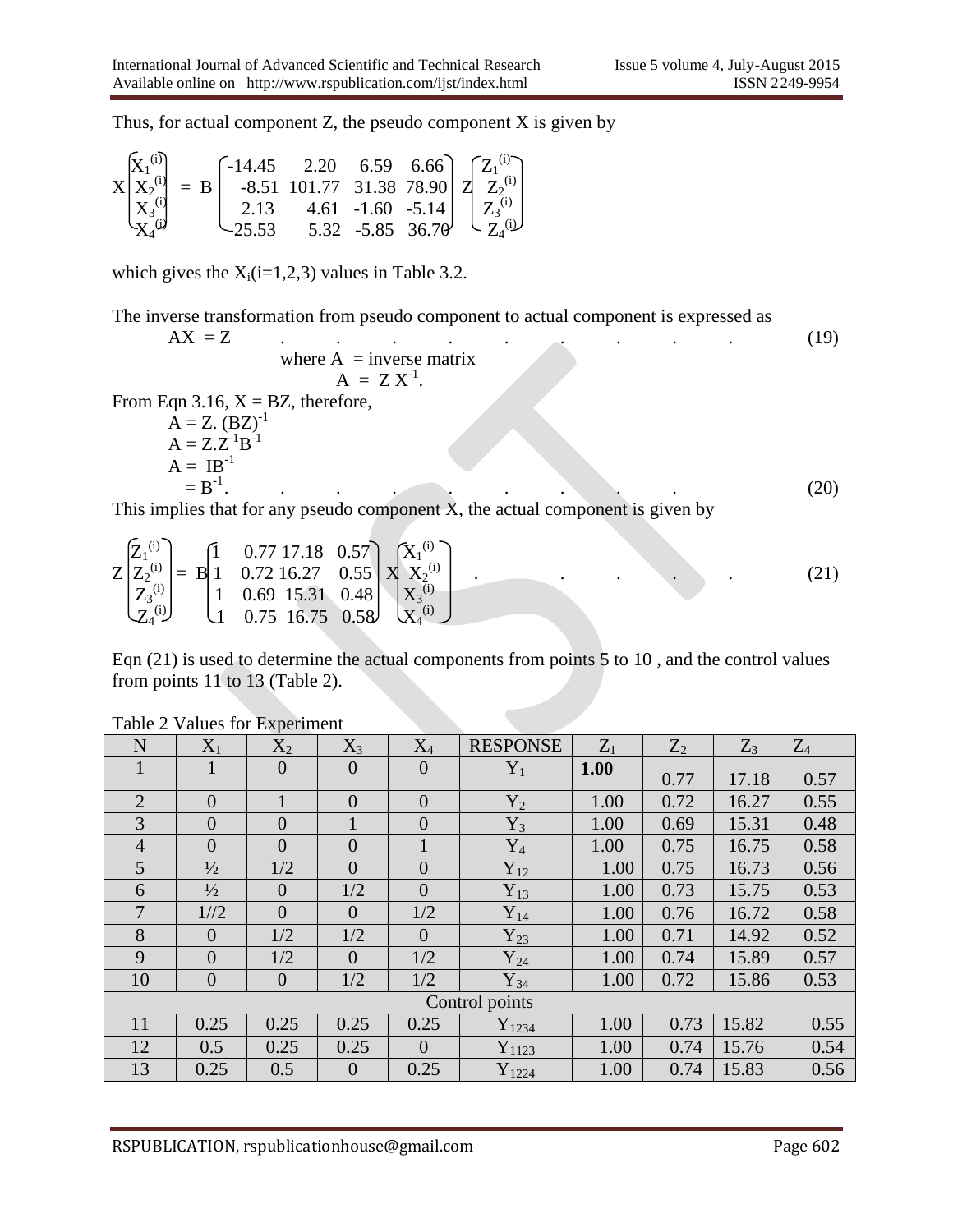## **3.2.5 Use of Values in Experiment**

During the laboratory experiment, the actual components ratios were used to measure out the appropriate proportions of the ingredients: cement, mound soil, sand and water for casting the samples. The values obtained are presented in Tables in section 5.

#### **3.3 Adequacy of Tests**

This is carried out by testing the fit of a second degree polynomial [19] After the coefficients of the regression equation has been derived, the statistical analysis is considered necessary, that is, the equation should be tested for goodness of fit, and the equation and surface values bound into the confidence intervals. In experimentation following simplex-lattice designs there are no degrees of freedom to test the equation for adequacy, so, the experiments are run at additional socalled control points.

The number of control points and their coordinates are conditioned by the problem formulation and experiment nature. Besides, the control points are sought so as to improve the model in case of inadequacy. The accuracy of response prediction is dissimilar at different points of the simplex. The variance of the predicted response,  $S_Y^2$ , is obtained from the error accumulation law. To illustrate this by the second degree polynomial for a ternary mixture, the following points are assumed:

 $X_i$  can be observed without errors [19].

The replication variance,  $S_Y^2$ , is similar at all design points, and

Response values are the average of  $n_i$  and  $n_{ii}$  replicate observations at appropriate points of the simplex

Then the variance  $S_{\hat{Y}i}$  and  $S_{\hat{Y}ii}$  will be

$$
(S\hat{Y}^2)_i = S\hat{Y}^2/n_i \tag{22}
$$

$$
(\mathbf{S}\hat{\mathbf{y}}^2)_{ij} = \mathbf{S}\mathbf{y}^2/\mathbf{n}_{ij}.\tag{23}
$$

In the reduced polynomial,

$$
\hat{Y} = \beta_1 X_1 + \beta_2 X_2 + \beta_3 X_3 + \beta_4 X_4 + \beta_{12} X_1 X_2 + \beta_{13} X_1 X_3 + \beta_{14} X_1 X_4 + \beta_{23} X_2 X_2 + \beta_{24} X_2 X_4 + \beta_{34} X_3 X_4
$$
\n(24)

If we replace coefficients by their expressions in terms of responses,

$$
\beta_i = Y_i \text{ and } \beta_{ij} = 4Y_{ij} - 2Y_i - 2Y_j
$$

 $\hat{Y} = Y_1X_1 + Y_2X_2 + Y_3X_3 + Y_4X_4 + (4Y_{12} - 2Y_1 - 2Y_2)X_1X_2 + (4Y_{13} - 2Y_1 - 2Y_3)X_1X_3 +$  $(4Y_{14} - 2Y_1 - 2Y_4)X_1X_4 + (4Y_{23} - 2Y_2 - 2Y_3)X_2X_3 + (4Y_{24} - 2Y_2 - 2Y_4)X_2X_4 + (4Y_{34} - 2Y_3 - 2Y_4)X_4X_5$  $2Y_4$  ) $X_3X_4$ 

 $= Y_1(X_1 - 2X_1X_2 - 2X_1X_3 - 2X_1X_4) + Y_2(X_2 - 2X_1X_2 - 2X_2X_3 - 2X_2X_4) + Y_3(X_3 - 2X_1X_3 +$  $2X_2X_3 + 2X_3X_4$  +  $Y_4(X_4 - 2X_1X_4 + 2X_2X_4 + 2X_3X_4) + 4Y_{12}X_1X_2 + 4Y_{13}X_1X_3 + 4Y_{14}X_1X_4 +$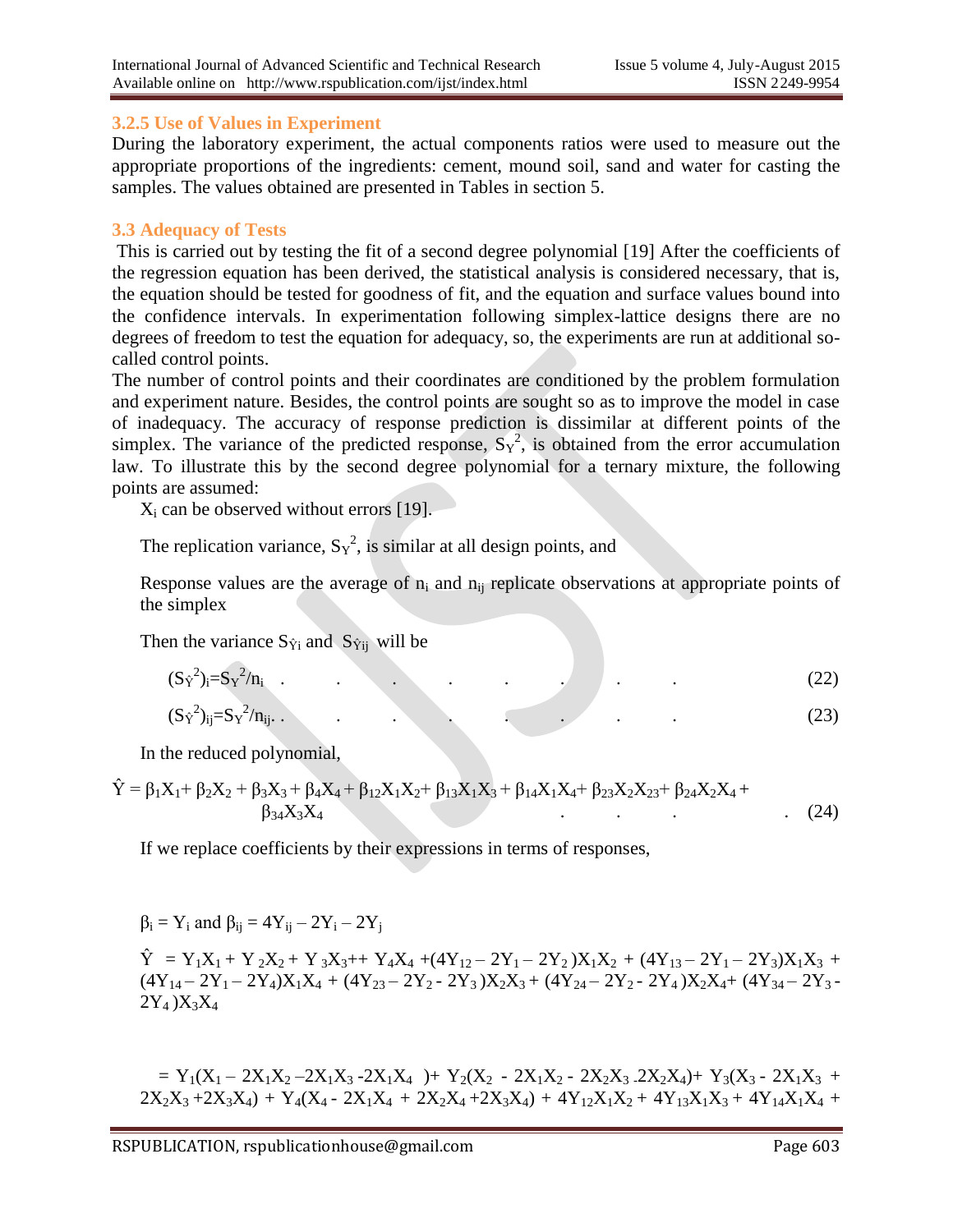$$
4Y_{23}X_2X_3 + 4Y_{24}X_2X_4 + 4Y_{34}X_3X_4 \t\t(25)
$$

Using the condition  $X_1+X_2+X_3+X_4=1$ , we transform the coefficients at  $Y_i$ 

$$
X_1 - 2X_1X_2 - 2X_1X_3 - 2X_1X_4 = X_1 - 2X_1(X_2 + X_3 + X_4)
$$
  
=  $X_1 - 2X_1(1 - X_1) = X_1(2X_1 - 1)$  and so on. (26)

Thus

$$
\hat{Y} = X_1(2X_1 - 1)Y_1 + X_2(2X_2 - 1)Y_2 + X_3(2X_3 - 1)Y_3 + X_4(2X_4 - 1)Y_4 + 4Y_{12}X_1X_2 + 4Y_{13}X_1X_3 + 4Y_{14}X_1X_4 + 4Y_{23}X_2X_3 + 4Y_{24}X_2X_4 + 4Y_{34}X_3X_4
$$
\n(27)

Introducing the designation

$$
a_i = X_i(2X_1 - 1)
$$
 and  $a_{ij} = 4X_iX_j$  (27)

and using Eqns (3.22) and (3.230) give the expression for the variance  $S_Y^2$ .

$$
S\hat{Y}^{2} = S_{Y}^{2} \left( \sum a_{ii}/n_{i} + \sum a_{jj}/n_{ij} \right) \tag{28}
$$

If the number of replicate observations at all the points of the design are equal, i.e.  $n_i=n_{ii}= n$ , then all the relations for  $S_{\hat{Y}}^2$  will take the form

$$
S\gamma^{2} = S\gamma^{2}\xi/n
$$
 (29)

where, for the second degree polynomial,

$$
\xi = \sum_{1 \le i \le q} a_i^2 + \sum_{1 \le i < j \le q} a_{ij}^2 \tag{30}
$$

As in Eqn (30), ξ is only dependent on the mixture composition. Given the replication Variance and the number of parallel observations n, the error for the predicted values of the response is readily calculated at any point of the composition-property diagram using an appropriate value of ξ taken from the curve.

Adequacy is tested at each control point, for which purpose the statistic is built:

$$
t = \Delta_Y / (S_Y^2 + S_Y^2) = \Delta_Y n^{1/2} / (S_Y (1 + \xi)^{1/2} .
$$
\nwhere  $\Delta_Y = Y_{exp} - Y_{theory} .$  (31)  
\n(32)

and  $n =$  number of parallel observations at every point.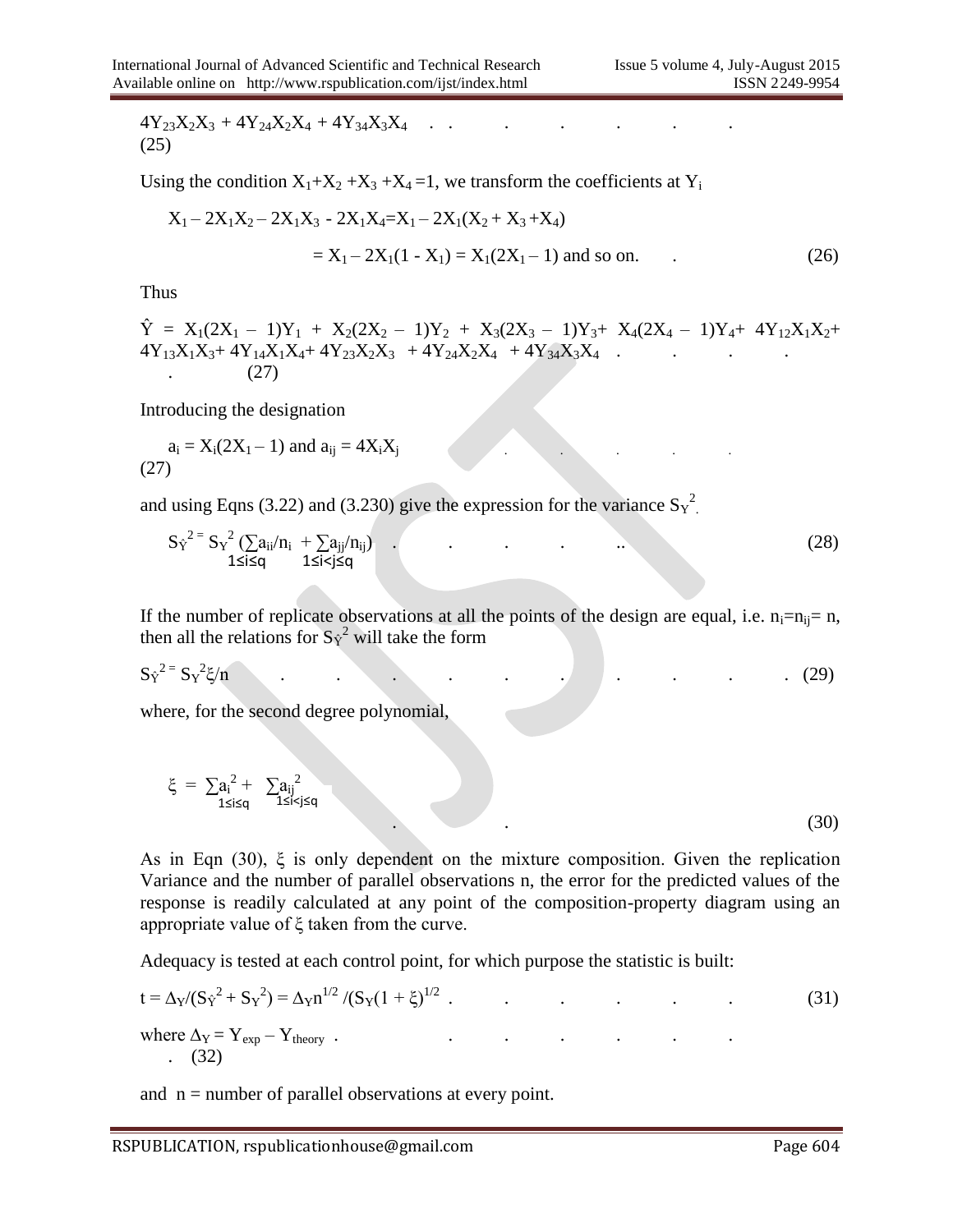The t-statistic has the student distribution, and it is compared with the tabulated value of  $t_{\alpha/L}(V)$  at a level of significance  $\alpha$ , where L = the number of control points, and V = the number for the degrees of freedom for the replication variance.

The null hypothesis is that the equation is adequate is accepted if  $t_{cal} < t_{Table}$  for all the control points.

The confidence interval for the response value is

| (34) |  |  |  |  |  |
|------|--|--|--|--|--|

where k is the number of polynomial coefficients determined.

Using Eqn (29) in Eqn (34)

$$
\Delta = t_{\alpha/L,k} \, S_Y(\xi/n)^{1/2} \, .
$$

. . . . . . . . (35)

## **METHODOLOGY**

#### **4. Introduction**

. .

To be a good structural material, the material should be homogeneous and isotropic. The Portland cement, sandcrete or concrete are none of these, nevertheless they are popular construction materials [22].The necessary materials required in the manufacture of the sandcrete in the study are cement, mound soil, sand and water.

#### **4.1 Materials**

The sand material were collected at the Iyioku River sand basin in Enugu State and conformed to BS 882and belongs to zone 2 of of the ASHTO classification. The mound soil were collected at Adjoining bushes around Enugu State.

The water for use is pure drinking water which is free from any contamination i.e. nil Chloride content,  $pH = 6.9$ , and Dissolved Solids  $\lt$  2000ppm. Ordinary Portland cement is the hydraulic binder used in this project and sourced from the Dangote Cement Factory, and assumed to comply with the Standard Institute of Nigeria (NIS) 1974, and kept in an air-tight bag.

#### **4.2 Preparation of Samples**

The sourced materials for the experiment were transferred to the laboratory. The pseudo components of the mixes were designed following the background theory from where the actual variables were developed. The component materials were mixed at ambient temperature according to the specified proportions of the actual components generated in Table 3.2. In all, two solid blocks of 450mm x225 x150mm for each of ten experimental points and three control points were cast for the compressive strength test, cured for 28 days after setting and hardening.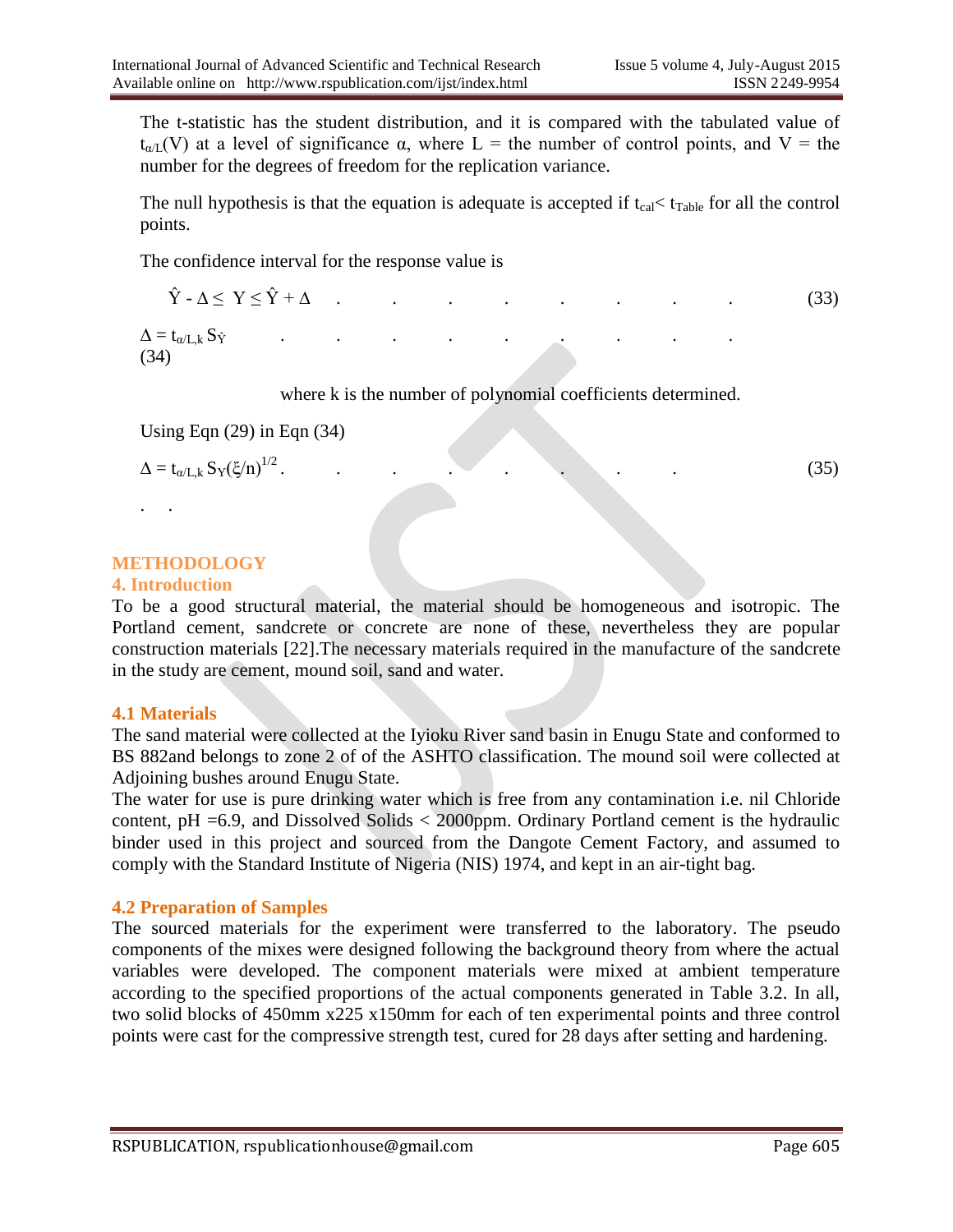## **4.3 Strength Test**

After 28 day of curing, the blocks were crushed to determine the sandcrete block strength, using the compressive testing machine to the requirements of [23].

## **5 RESULT AND ANALYSIS**

## **5.1 Determination of Replication Error and Variance of Response**

To raise the experimental design equation models by the lattice theory approach, two replicate experimental observations were conducted for each of the design and control points.

Hence we have below, the table of the results (Tables 3) which contain the results of two repetitions each of the 10 design points plus the three Control Points of the (4,2) simplex lattice, and show the mean and variance values per test of the observed response, using the following mean and variance equations below:

$$
\ddot{Y} = \sum (Y_r)/r \tag{36}
$$

where  $\ddot{Y}$  is the mean of the response values and  $r = 1,2.$ 

$$
S_Y^2 = \sum_{i=1}^{n} [(Y_i - {^{i} \ddot{Y}_i})^2]/(n-1)
$$
 where  $n = 13$ . (37)

Table 3 Result of the Replication Variance of the Compressive Strength Response for **450x225x150 mm Block**

| <b>Experime</b><br>nt No $(n)$ | <b>Repe</b><br>tition       | <b>Response</b><br>Y(N/mm <sup>2</sup> ) | <b>Respons</b><br>e<br><b>Symbol</b> | $\sum Y_{r}$ | $\ddot{\mathbf{Y}}_{\mathbf{r}}$ | $\frac{\sum(\mathbf{Y}_r - \mathbf{Y}_r)^2}{\mathbf{Y}_r}$ | $S_i^2$ |
|--------------------------------|-----------------------------|------------------------------------------|--------------------------------------|--------------|----------------------------------|------------------------------------------------------------|---------|
| $\mathbf{1}$                   | 1A<br>1B                    | 3.03<br>2.50                             | $Y_1$                                | 5.53         | 2.77                             | 0.14                                                       | 0.01    |
| $\overline{2}$                 | 2A<br>2B                    | 2.01<br>4.20                             | $Y_2$                                | 6.21         | 3.11                             | 2.40                                                       | 0.20    |
| 3                              | 3A<br>3B                    | 3.01<br>3.20                             | $Y_3$                                | 6.21         | 3.11                             | 0.02                                                       | 0.00    |
| $\overline{4}$                 | 4A<br>4B                    | 3.10<br>3.40                             | $Y_4$                                | 6.50         | 3.25                             | 0.40                                                       | 0.00    |
| 5                              | 5A<br>5B                    | 3.21<br>3.85                             | $Y_{12}$                             | 7.06         | 3.53                             | 0.20                                                       | 0.02    |
| 6                              | 6A<br>6 <sub>B</sub>        | 2.72<br>2.80                             | $Y_{13}$                             | 5.52         | 2.76                             | 0.00                                                       | 0.00    |
| $\overline{7}$                 | <b>7A</b><br>7B             | 2.22<br>2.45                             | $Y_{14}$                             | 4.67         | 2.84                             | 0.30                                                       | 0.02    |
| 8                              | <b>8A</b><br>8 <sub>B</sub> | 2.66<br>2.57                             | $Y_{23}$                             | 5.23         | 2.62                             | 0.00                                                       | 0.00    |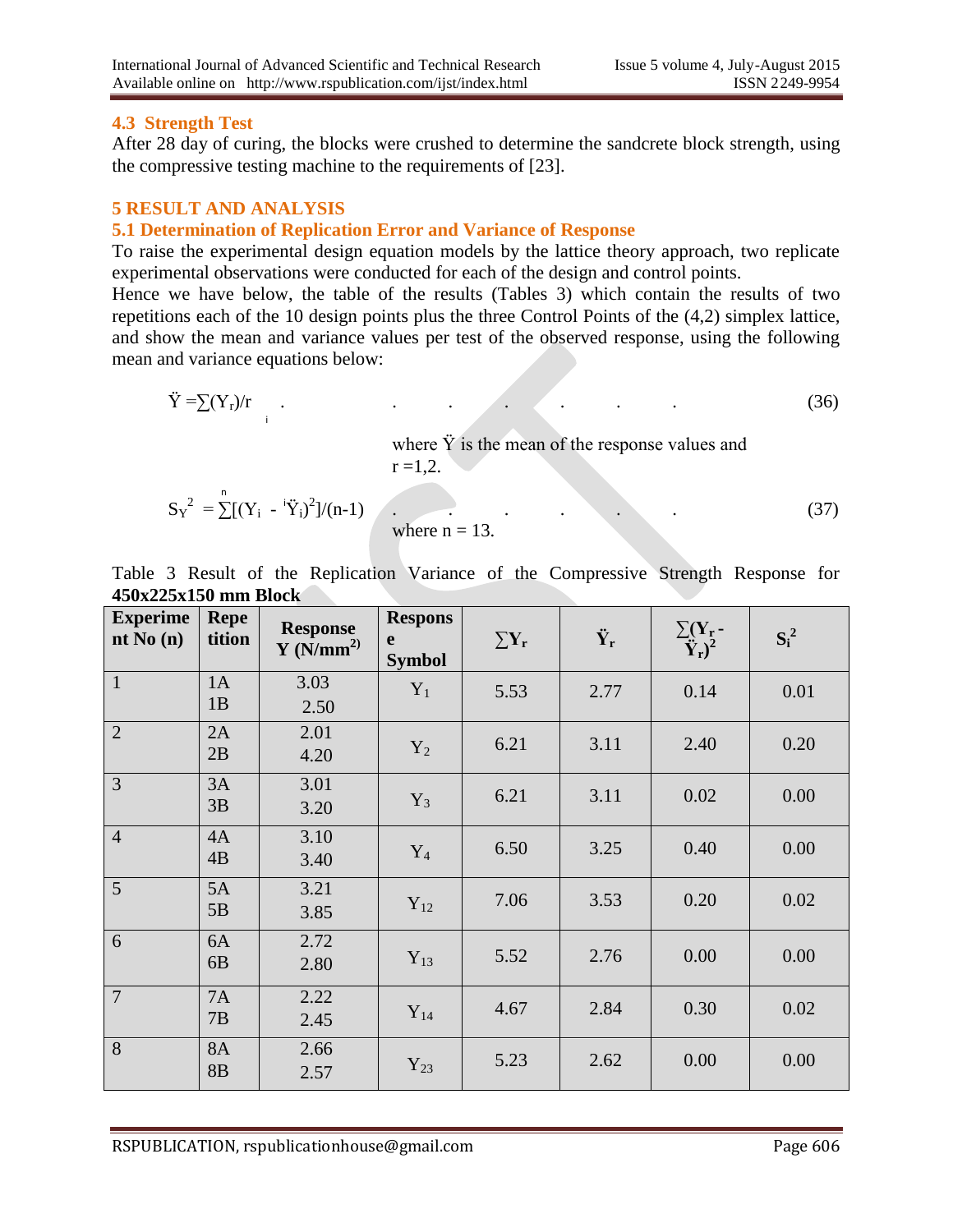| $\overline{9}$        | <b>9A</b><br><b>9B</b> | 3.45<br>3.34 | $Y_{24}$       | 5.79 | 2.90 | 0.62  | 0.05        |  |  |  |  |  |
|-----------------------|------------------------|--------------|----------------|------|------|-------|-------------|--|--|--|--|--|
| $\vert$ 10            | 10A<br>10B             | 3.61<br>2.92 | $Y_{34}$       |      |      |       |             |  |  |  |  |  |
| <b>Control Points</b> |                        |              |                |      |      |       |             |  |  |  |  |  |
| 11                    | 11A<br>11B             | 3.92<br>3.15 | $C_1$          | 6.47 | 3.24 | 0.01  | 0.00        |  |  |  |  |  |
| <sup>12</sup>         | 11A<br>11B             | 3.02<br>3.50 | C <sub>2</sub> | 6.52 | 3.26 | 0.127 | 0.01        |  |  |  |  |  |
| 13                    | 13A<br>13B             | 2.88<br>3.21 | $C_3$          | 6.09 | 3.05 | 0.24  | 0.02<br>___ |  |  |  |  |  |

∑0.35

Replication Variance

$$
{S_{Yc}}^2 = (\sum {S_i}^2)/(n-1) = 0.35
$$

Replication Error

 $S_{\text{Yc}} = (S_{\text{Yc}}^2)^{1/2} = 0.35^{1/2} = 0.59$ 

## **5.1.2.4 Determination of Regression Equation for the Compressive Strength**

From Eqns (15) and Table 3 the coefficients of the reduced second degree polynomial is determined as follows:

$$
\beta_1 = 2.77
$$
  
\n
$$
\beta_2 = 3.11
$$
  
\n
$$
\beta_3 = 3.10
$$
  
\n
$$
\beta_4 = 3.25
$$
  
\n
$$
\beta_{12} = 4(3.53) - 2(2.77) - 2(3.33) = 2.38
$$
  
\n
$$
\beta_{13} = 4(2.76) - 2(2.77) - 2(3.11) = -0.70
$$
  
\n
$$
\beta_{14} = 4(2.84) - 2(2.77) - 2(3.25) = -0.69
$$
  
\n
$$
\beta_{23} = 4(2.62) - 2(3.11) - 2(3.11) = -1.93
$$
  
\n
$$
\beta_{24} = 4(2.90) - 2(3.11) - 2(3.11) = -1.96
$$
  
\n
$$
\beta_{12} = 4(3.27) - 2(3.11) - 2(3.25) = 0.35
$$

Thus, from Eqn (11),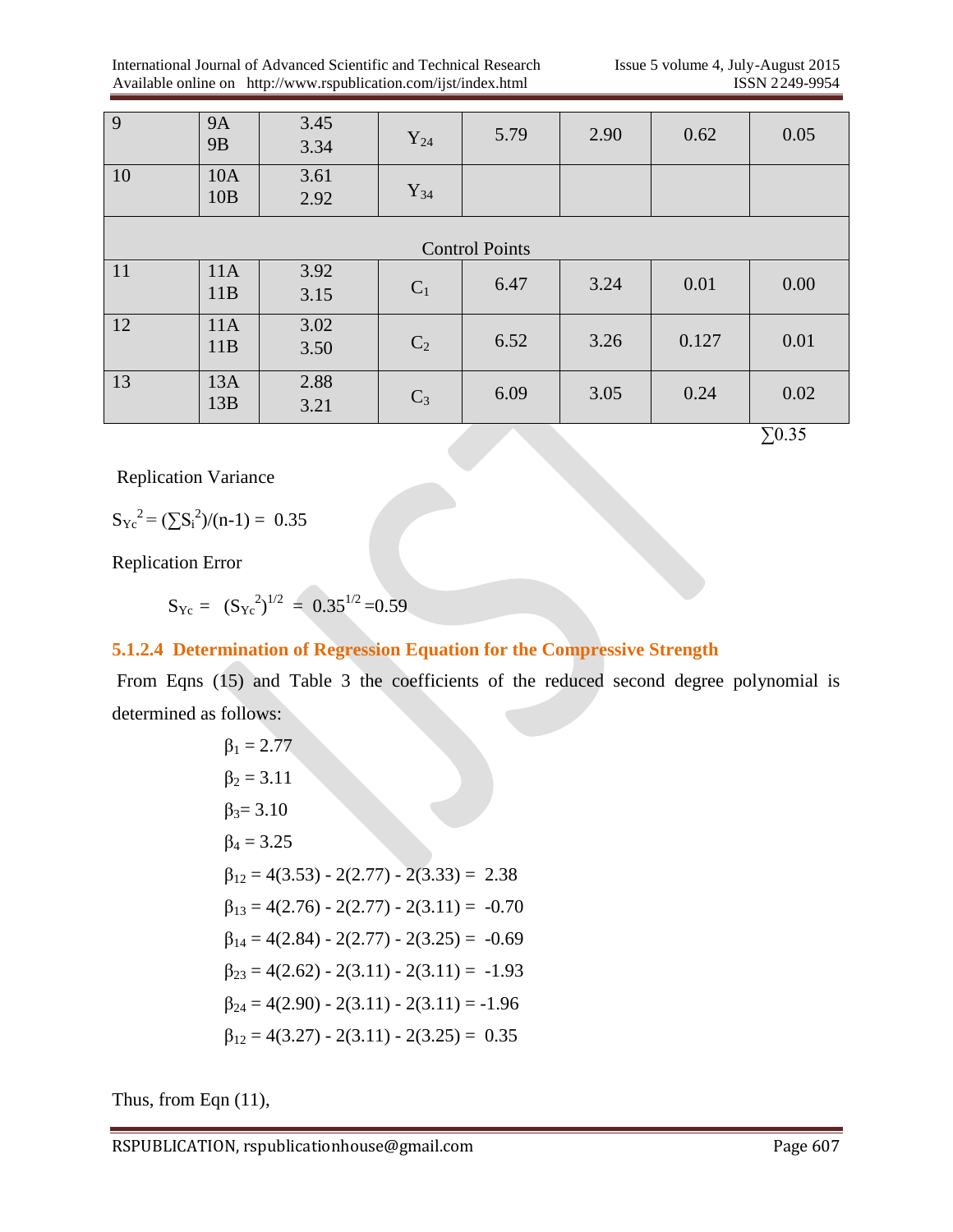$\hat{Y} = 2.77X_1 + 3.11X_2 + 3.10X_3 + 3.25X_4 + 2.38X_1X_2 - 0.70X_1X_3 - 0.69X_1X_4 - 1.96X_2X_3$  $1.13X_2X_4 + 0.35X_3X_4$  . . . . . . . . . . . . . . (38)

Eqn (38) is the mathematical model of the compressive strength of the hollow sandcrete block based on the 28-day strength.

## **5.1.2.5 Test of Adequacy of the Compressive strength Model**

Eqn (38), the equation model, will be tested for adequacy against the controlled experimental results.

We recall our statistical hypothesis as follows:

1. Null Hypothesis  $(H_0)$ : There is no significant difference between the experimental values and the theoretical expected results of the compressive strength.

2. Alternative Hypothesis  $(H_1)$ : There is a significant difference between the experimental values and the theoretical expected results of the compressive strength.

## **5.1.2.6 t-Test for the Compressive strength Model**

If we substitute for  $X_i$  in Eqn (38) from Table 1, the theoretical predictions of the response ( $\hat{Y}$ ) can be obtained. These values can be compared with the experimental results (Table 3). For the ttest (Table 4), a,  $\xi$ , t and  $\Delta_{\rm v}$  are evaluated using Eqns (27), (30), (31) and (32) respectively.

| N | <b>CN</b> | $\mathbf I$    | $\mathbf{J}$   | $a_i$                    | $a_{ij}$ | $a_i^2$ | $a_{ij}^2$ | $\xi$ | Ÿ    | $\rm \hat{Y}_a$ | $\Delta_{\rm V}$ |      |  |
|---|-----------|----------------|----------------|--------------------------|----------|---------|------------|-------|------|-----------------|------------------|------|--|
|   |           | $\mathbf{1}$   | $\overline{2}$ | 0.125                    | 0.250    | 0.016   | 0.063      |       |      |                 |                  |      |  |
|   | $C_1$     | $\mathbf{1}$   | 3              | 0.125                    | 0.250    | 0.016   | 0.063      |       | 3.24 | 2.95            | 0.95             | 0.57 |  |
|   |           | $\mathbf{1}$   | $\overline{4}$ | 0.125                    | 0.250    | 0.016   | 0.063      |       |      |                 |                  |      |  |
|   |           | $\overline{2}$ | 3              | $\overline{\phantom{0}}$ | 0.250    | 0.016   | 0.063      | 0.469 |      |                 |                  |      |  |

Table 4 t-Test for the Test Control Points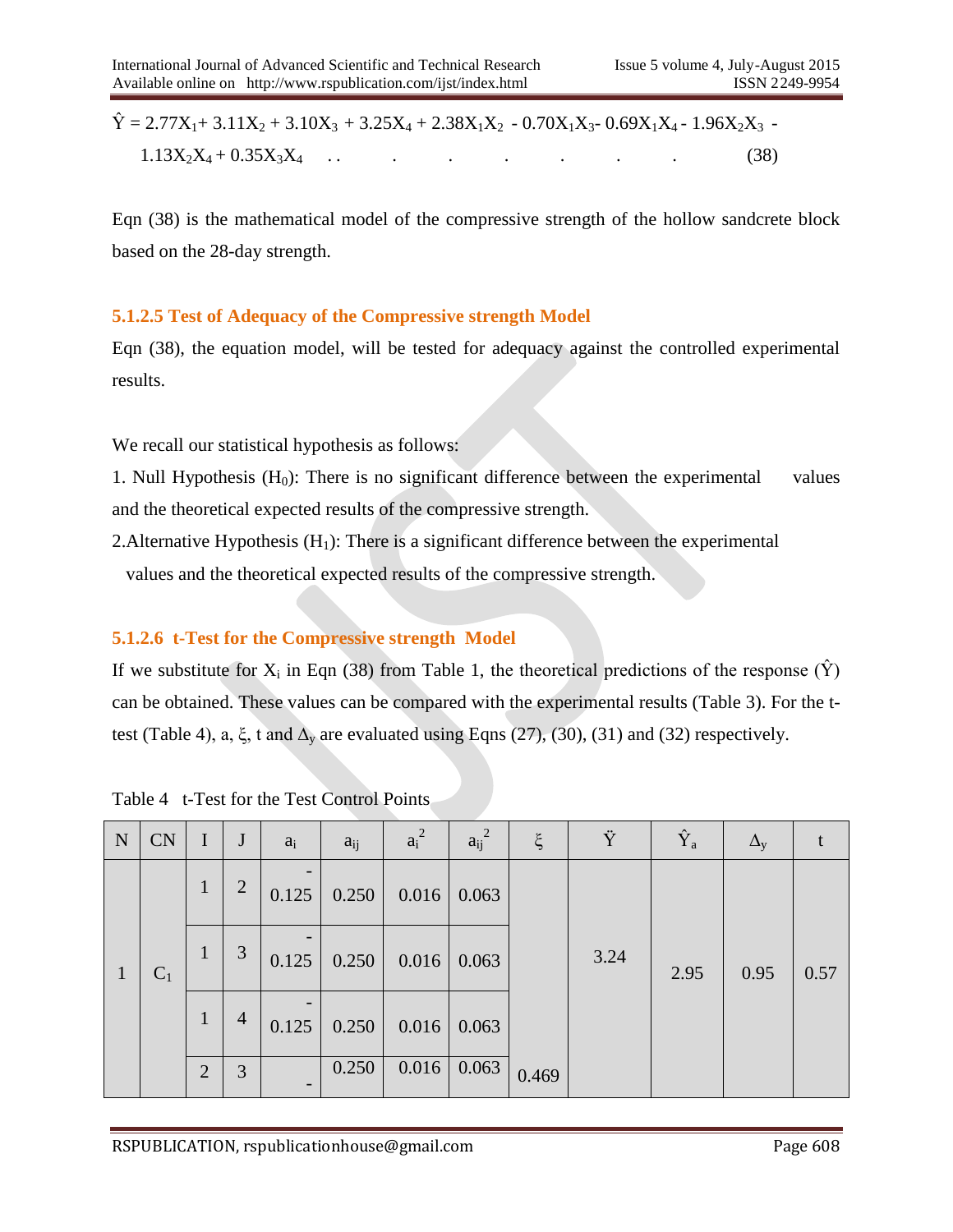|                |                |                |                             | 0.125     |           |           |       |       |      |      |          |         |
|----------------|----------------|----------------|-----------------------------|-----------|-----------|-----------|-------|-------|------|------|----------|---------|
|                |                | $\overline{2}$ | $\overline{4}$              | 0.125     | 0.250     | 0.016     | 0.063 |       |      |      |          |         |
|                |                | $\mathfrak{Z}$ | $\overline{4}$              | 0.125     | 0.250     | $0.016\,$ | 0.063 |       |      |      |          |         |
|                |                |                |                             |           |           | 0.094     | 0.375 |       |      |      |          |         |
|                |                | $1\,$          | $\overline{2}$              | 0.000     | 0.500     | 0.000     | 0.250 |       |      |      |          | 0.46    |
|                |                | $\mathbf 1$    | $\overline{3}$              | 0.000     | 0.500     | $0.000\,$ | 0.250 |       |      | 3.02 |          |         |
| $\sqrt{2}$     |                | $\mathbf{1}$   | $\overline{4}$              | $0.000\,$ | 0.000     | $0.000\,$ | 0.000 |       |      |      | 0.24     |         |
|                | $\mathbf{C}_2$ | $\overline{2}$ | 3                           | $0.000\,$ | 0.250     | 0.000     | 0.063 |       | 3.26 |      |          |         |
|                |                | $\mathbf{2}$   | $\overline{4}$              | 0.000     | 0.000     | 0.000     | 0.000 |       |      |      |          |         |
|                |                | $\overline{3}$ | $\overline{4}$              | $0.000\,$ | 0.000     | 0.000     | 0.000 |       |      |      |          |         |
|                |                |                |                             |           |           | $0.000\,$ | 0.563 | 0.563 |      |      |          |         |
|                |                | $\mathbf{1}$   | $\sqrt{2}$                  | 0.125     | 0.500     | $0.016\,$ | 0.250 |       |      |      |          |         |
|                |                | $\mathbf{1}$   | $\ensuremath{\mathfrak{Z}}$ | 0.125     | 0.000     | $0.016\,$ | 0.000 |       |      |      |          |         |
|                |                | $\mathbf{1}$   | $\overline{4}$              | 0.125     | 0.250     | 0.016     | 0.063 |       |      |      |          |         |
| $\mathfrak{Z}$ | $C_3$          | $\overline{2}$ | 3                           | 0.125     | 0.000     | $0.016\,$ | 0.000 |       | 3.05 | 3.17 | $-0.12.$ | $-0.23$ |
|                |                | $\sqrt{2}$     | $\overline{4}$              | 0.125     | 0.500     | $0.016\,$ | 0.250 |       |      |      |          |         |
|                |                | $\mathfrak{Z}$ | $\overline{4}$              | 0.125     | $0.000\,$ | 0.016     | 0.000 |       |      |      |          |         |
|                |                |                |                             |           |           | 0.094     | 0.563 | 0.656 |      |      |          |         |

Significance level  $\alpha$  = 0.05,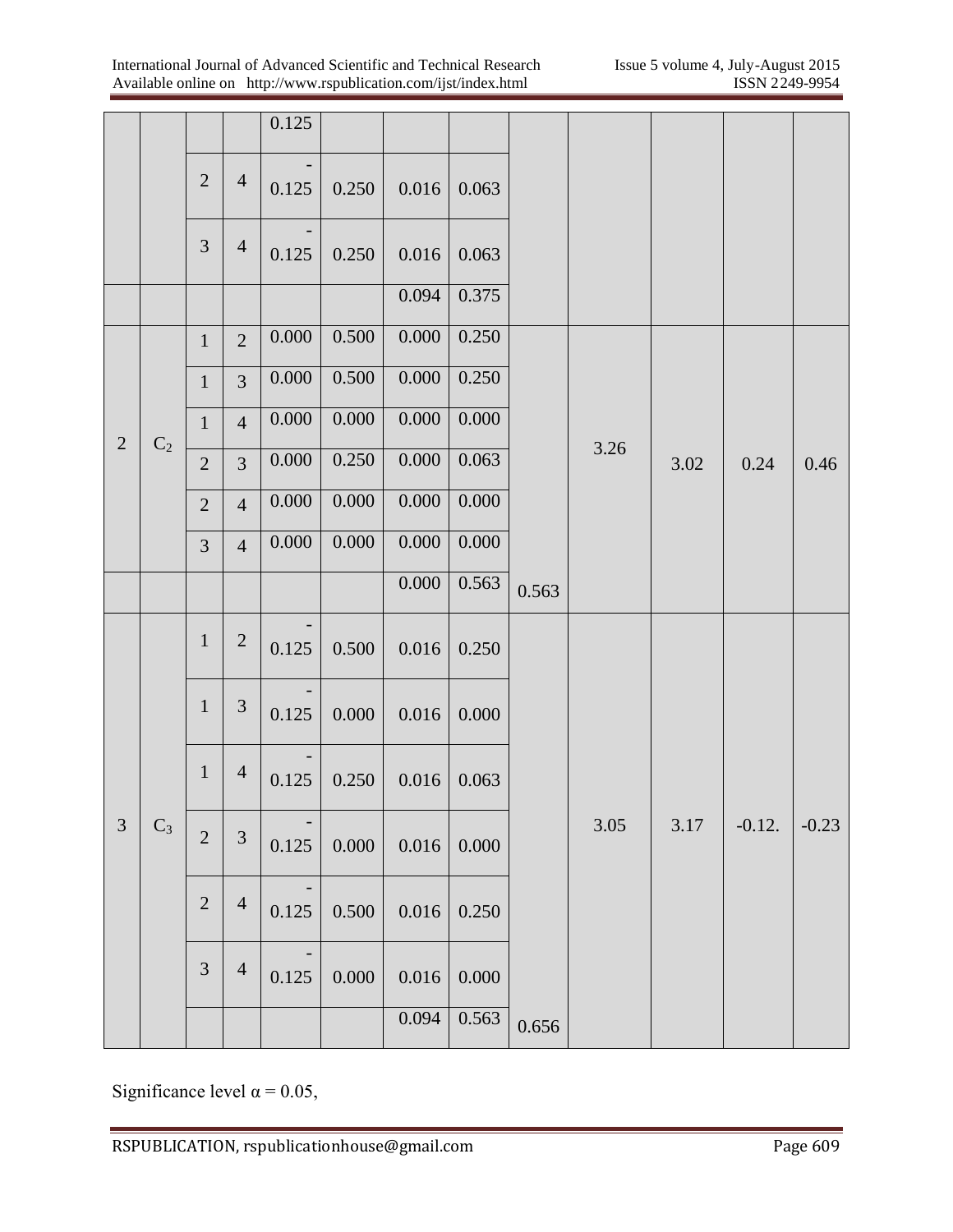i.e.  $t_{\alpha/L}(V_c) = t_{0.05/3}(13)$ , where L=number of control point.

From the Student's-T Table, the tabulated value of  $t_{0.05/3}(13)$  is found to be 3.01 which is greater than any of the calculated t-values in Table 4. Hence we can accept the Null Hypothesis.

From Eqn 3.35, with k= 3 and  $t_{\alpha/k,v} = t_{0.05/k}(13) = 3.01$ ,

 $\Delta$  = 2.14 for C<sub>1234</sub>, 2.21 for C<sub>1124 =0.26</sub>, and 2.28 for C<sub>1224</sub>,

which satisfies the confidence interval equation of

Eqn (33) when viewed against the response values in Table 4.

## **5.2 Computer Program**

The computer program is developed for the model). In the program any desired Compressive Strength can be specified as an input and the computer processes and prints out possible combinations of mixes that match the property, to the following tolerance:

Compressive Strength - 0.00005 N/mm<sup>2</sup>,

Interestingly, should there be no matching combination, the computer informs the user of this. It also checks the maximum value obtainable with the model.

#### **5.2.1 Choosing a Combination**

It can be observed that the strength of 3.20 N/sq mm yielded 5 combinations. To accept any particular proportions depends on the factors such as workability, cost and honeycombing of the resultant lateritic concrete.

## **6 CONCLUSION AND RECOMMENDATION**

#### **6.1 Conclusion**

Henry Scheffe's simplex design was applied successfully to prove that the modulus of of lateritic concrete is a function of the proportion of the ingredients (cement, mound oil, and and water), but not the quantities of the materials.

The maximum compressive strength obtainable with the compressive strength model is 2.99 N/sq mm. See the computer run outs which show all the possible lateritic concrete mix options for the desired modulus property, and the choice of any of the mixes is the user's.

One can also draw the conclusion that the maximum values achievable, within the limits of experimental errors, is above that obtainable using only sand. This is due to the added pure quality effect of mound soil.

It can be observed that the task of selecting a particular mix proportion out of many options is not easy, if workability and other demands of the resulting lateritic concrete have to be satisfied. This is an important area for further research work.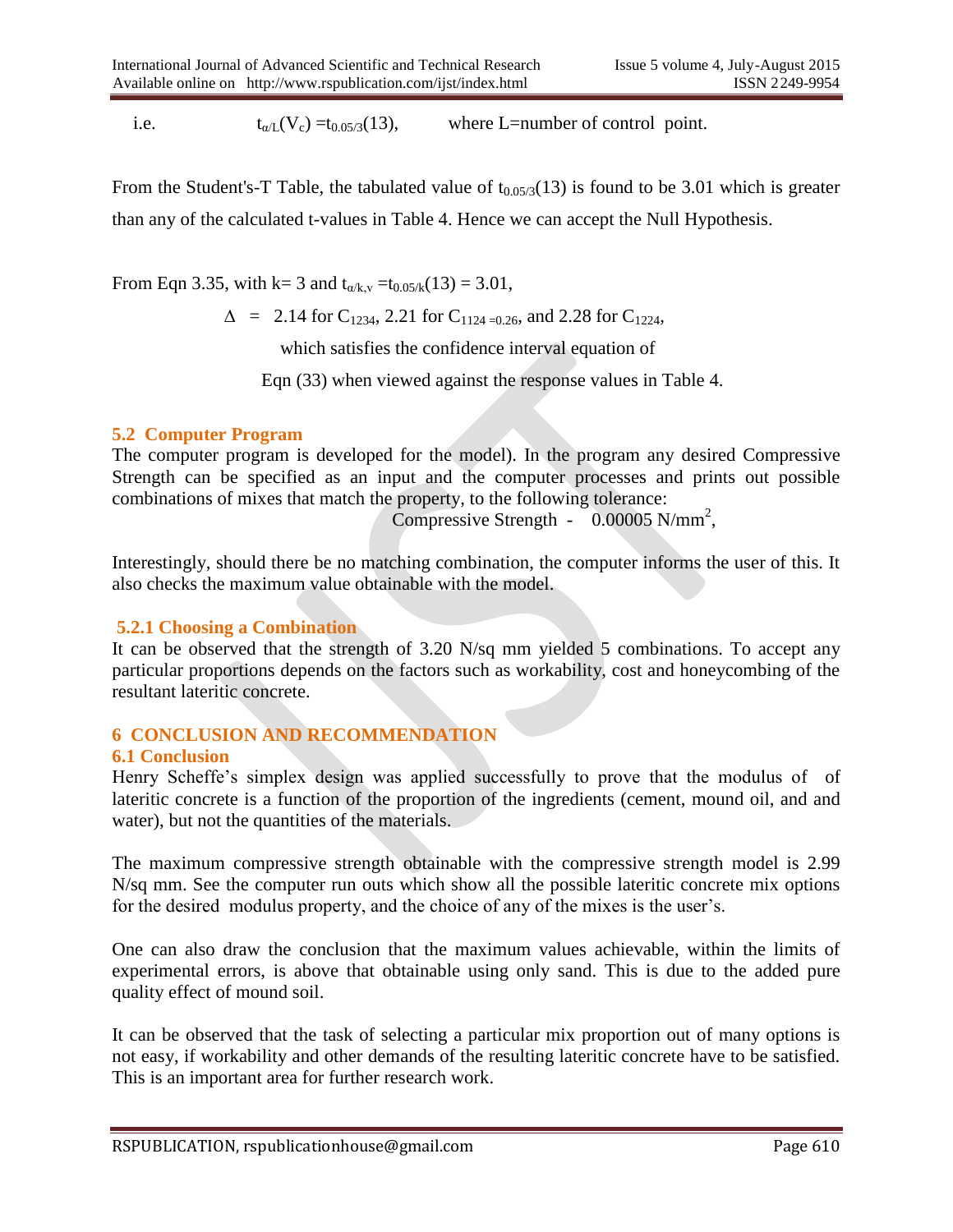The project work is a great advancement in the search for the applicability of mound soil in concrete mortar production in regions where mound soil is ubiquitous.

#### **6.2 Recommendations**

From the foregoing study, the following could be recommended:

i) The model can be used for the optimization of the strength of concrete made from cement, mound oil, sand and water.

ii) Mound soil admixture can be used to improve the strength sandcrete block.

iii) More research work need to be done in order to match the computer recommended mixes with the workability of the resulting concrete.

iii) The accuracy of the model can be improved by taking higher order polynomials of the simplex.

## 7. REFERENCE

- [1] P.N. Onuamah, "Development and Optimization of Mechanical Strength Model of Cement-Laterite-Sand Hollow Sandcrete Blocks", International Journal of Scientific and EngineeringResearch (IJSER), Vol. 6, No. 5, 2015, pp. 645 - 655.
- [2] O. U. Orie and N. N. Osadebe, "Optimization of the Compressive Strength of Five Component Concrete Mix Using Scheffe's Theory – A case of Mound Soil Concrete", Journal of the Nigerian Association of Mathematical Physics, Vol. 14, pp. 81-92, May, 2009.
- [3] K. I Majid, Optimum Design of Structure, Butterworths and Co., Ltd, London, pp. 16, 1874.
- [4] J. David and N. Galliford, Bridge Construction at Hudersfield Canal, Concrete, Number 6, 2000.
- [5] Ecocem Island Ltd, Ecocem GBBS Cement. "The Technically Superior andEnvironmentally Friendly Cement", 56 Tritoville Road Sand Dublin 4 Island, 19.
- [6] Genedij, S. and Juris, B., "Concrete Design and Optimization", 2<sup>nd</sup> Int. Symposium inCivil Engineering, Budapest, 1998.
- [7] Mohan, Muthukumar, M. and Rajendran, M., "Optimization of Mix Proportions of Mineral Aggregates Using Box Jenken Design of Experiments", Ecsevier AppliedScience, Vol. 25, Issue 7, pp. 751-758, 2002.
- [8] Simon, M., (1959), "Concrete Mixture Optimization Using Statistical Models,Final Report, Federal Highway Administration, National Institutes and Technology, NISTIR 6361, 1999.
- [8] Czarneki, L., Garbac, A., Piela, P., Lukowski, P., Material Optimization System:Users Guide, Warsaw University of Technology Internal Report, 1994.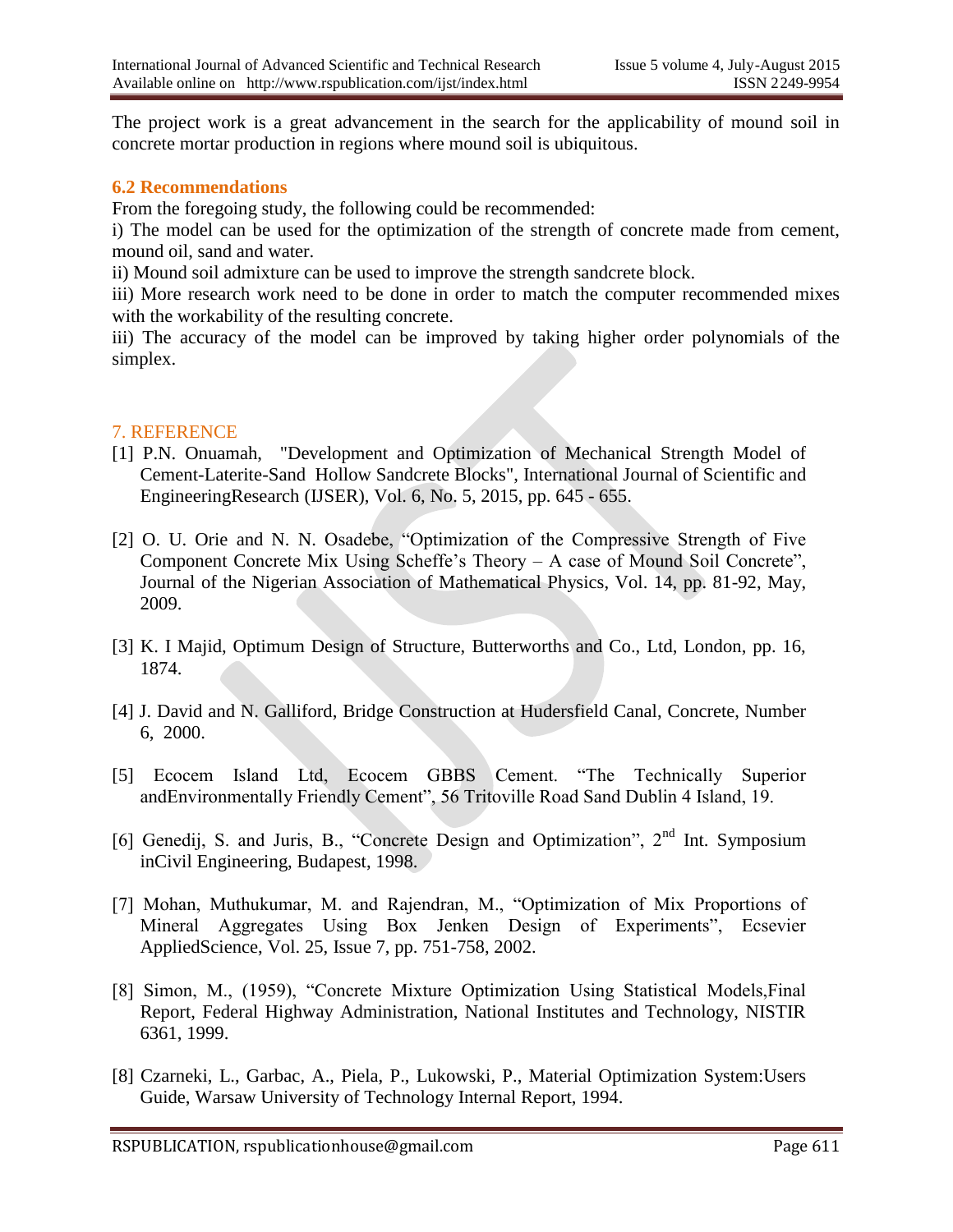- [9] Wilburn, D.R., and Goonan, T.G., Aggregates from Natural and Recycled Resources, US Geological SurveyCicular 1176, 36p, URL: http://greenwood.cr.usgs.gov/circular/c1176/
- 10] Nordstrom, D.K. and Munoz, J.I., Geotechnical Thermodynamics, Blackwell ScientificPublications, Boston, 1994.
- [11] Bloom, R. and Benture, A. "Free and restrained Shrinkage of Normal and HighStrength Concrete", int. ACI Material Journal, Vol. 92, No. 2, pp. 211-217.
- [12] Schefe, H., (1958), Experiments with Mixtures, Royal Statistical Society journal. Ser B., Vol. 20, 1958. pp 344-360, Rusia.
- [13] Erwin, K., Advanced Engineering Mathematics, 8<sup>th</sup> Edition, John Wiley and Sons,(Asia) Pte. Ltd, Singapore, pp. 118-121 and 240 – 262.
- 14] Reynolds, C. and Steedman, J.C., Reinforced Concrete Designers Handbook, Viewpoint Publications,  $9<sup>th</sup>$  Edition, 1981, Great Britain.
- [15] Fageria, N.K. and Baligar, V.C. Properties of termite mound soils and responses of rice and bean to n, p, and k fertilization on such soil.. Communications in Soil Science and Plant Analysis. 35:15-16, 2004.
- [16] Udoeyo F.F. and Turman M. Y. "Mound Soil As A Pavement Material", Global Jnl Engineering Res. Vol.1(2) 2002: 137-144
- [17] Felix, F.U., Al, O.C., and Sulaiman, J., "Mound Soil as a Construction Material in Civil Engineering, Vol. 12, No. 13, pp. 205-211, 2000.
- [18] Jackson, N. and Dhir, R.K., Civil Engineering Material, Macmillan ELBS, Hampshire RG21 2XS, England, 1988.
- [19] Akhanarova, S. and Kafarov, V., Experiment and Optimization in Chemistry andChemical Engineering, MIR Publishers, Mosco, 1982, pp. 213 - 219 and 240 – 280.
- [20] Smith, R., "Effect of RHA Blended Cement on the Strength and Permeability Properties of Concrete", 1984.
- [21] Obodo D.A., Optimization of Component Mix in Sandcrete Blocks Using Fine Aggregates from Different Sources, UNN, 1999.
- [22] Wilby, C.B., Structural Concrete, Butterworth, London, UK, 1983.
- [23] BS 1881 Part 116 (1993), Testing Concrete: Method of Determination of Compressive Strength of Concrete Cubes, British Standard Institute, 389 Chiswick High Road, London, W4 4AL, http://www.bsi.global.com/, 1993.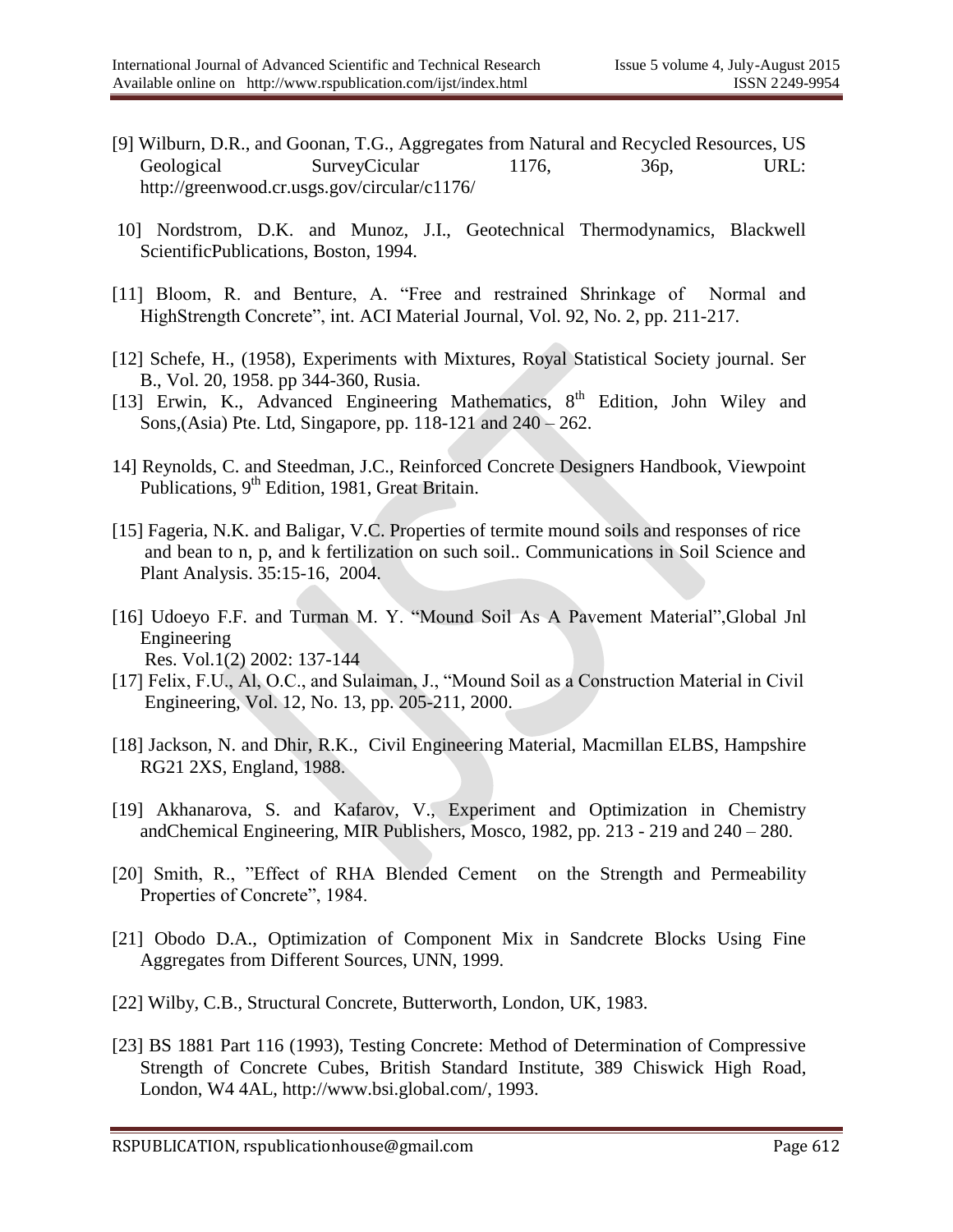#### **APPENDIX**

```
 'QBASIC BASIC PROGRAM THAT OPTIMIZES THE 
PROPORTIONS OF SANDCRETE MIXES
   'USING THE SCHEFFE'S MODEL FOR CONCRETE 
COMPRESSIVE STRENGTH
   CLS
  C1\ = "(ONUAMAH.HP) RESULT OUTPUT ": C2\ =
"A COMPUTER PROGRAM "
   C3$ = "ON THE OPTIMIZATION OF A 4-
COMPONENT SANDCRETE MIX"
   PRINT C2$ + C1$ + C3$
   PRINT
   'VARIABLES USED ARE
   'X1, X2, X3,X4, Z1, Z2, Z3,Z4, Z$,YT, YTMAX, DS
   'INPUT "ARE MIX RATIOS KNOWN AND THE 
ATTAINABLE STRENGTH NEEDED?,CHOOSE Y= 
YES OR N=NO"; OPTION$
   IF OPTION$ = "Y" THEN
   INPUT "X1 ="; X1 INPUT "X2="; X2
    INPUT "X3="; X3
    INPUT "X4="; X4
   X = X1 + X2 + X3 + X4X1 = X1 / X: X2 = X2 / X: X3 = X3 / X: X4 = X4 / X GOTO 25
   ELSE
    GOTO 20
   END IF
   'INITIALISE I AND YTMAX
20 I = 0: YTMAX = 0
```

```
FOR MX1 = 0 TO 1 STEP .01
     FOR MX2 = 0 TO 1 - MX1 STEP .01
      FOR MX3 = 0 TO 1 - MX1 - MX2 STEP .01
      MX4 = 1 - MX1 - MX2 - MX3YTM = 2.77 * MX1 + 3.11 * MX2 + 3.1 * MX3 +3.25 * MX4 + 2.38 * MX1 * MX2 - .7 * MX1 * MX3 - .69 
* MX1 * MX4 - 1.96 * MX2 * MX3 - 1.13 * MX2 * MX4 
+ .35 * MX3 * MX4
```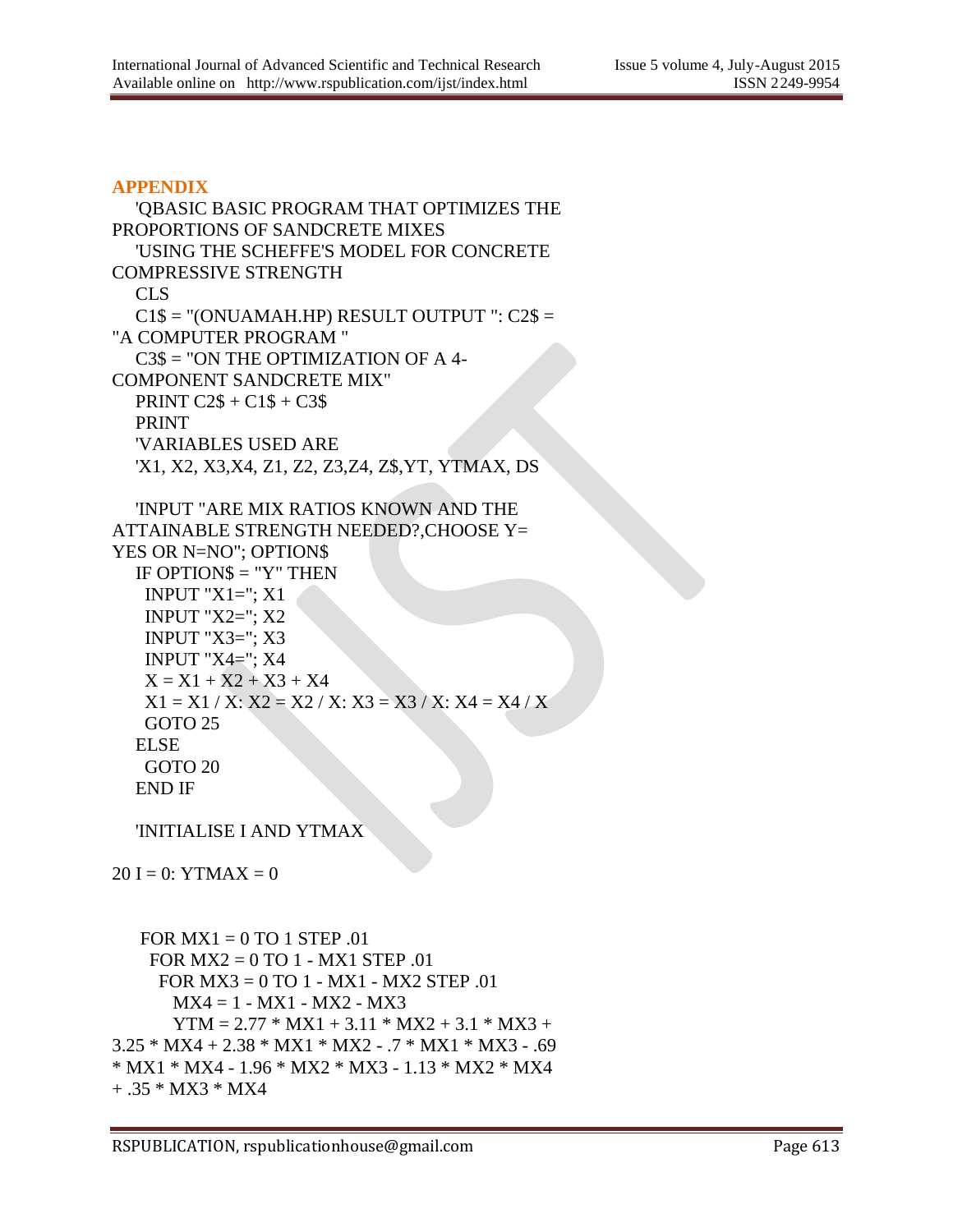```
IF YTM >= YTMAX THEN YTMAX = YTM
      NEXT MX3
     NEXT MX2
    NEXT MX1
   INPUT "ENTER DESIRED STRENGTH, DS = "; DS
   'PRINT OUTPUT HEADING
   PRINT
25 PRINT TAB(1); "No"; TAB(10); "X1"; TAB(18); 
"X2"; TAB(26); "X3"; TAB(34); "X4"; TAB(40); 
"YTHEORY"; TAB(50); "Z1"; TAB(58); "Z2"; TAB(66); 
"Z3"; TAB(74); "Z4"
  IF OPTION$ = "Y" THEN 30
   PRINT
   'COMPUTE THEORETICAL STRENGTH, YT
   FOR X1 = 0 TO 1 STEP .01
     FOR X2 = 0 TO 1 - X1 STEP .01
      FOR X3 = 0 TO 1 - X1 - X2 STEP .01
      X4 = 1 - X1 - X2 - X330 YT = 2.77 * X1 + 3.11 * X2 + 3.1 * X3 + 3.25 * X4- 2.38 * X1 * X2 - 7 * X1 * X3 - 69 * X1 * X4 - 1.96 * X2* X3 - 1.13 * X2 * X4 + .35 * X3 * X4
      IF OPTION$ = "Y" THEN 40
      IF ABS(YT - DS) \leq 00005 THEN
       'PRINT MIX PROPORTION RESULTS
      Z1 = X1 + X2 + X3 + X4: Z2 = 0.77 * X1 + 0.72 * X2+ .69 * X3 + .75 * X4: Z3 = 17.18 * X1 + 16.27 * X2 +15.31 * X3 + 16.75 * X4: Z4 = .57 * X1 + .55 * X2 + .48 *X3 + .58 * X440 I = I + 1 PRINT TAB(1); I; USING "##.###"; TAB(7); X1; 
TAB(15); X2; TAB(23); X3; TAB(32); X4; TAB(40); YT; 
TAB(48); Z1; TAB(56); Z2; TAB(64); Z3; TAB(72); Z4
       PRINT
       PRINT
      IF OPTION$ = "Y" THEN 540
      IF (X1 = 1) THEN 550
      ELSE
      IF (X1 < 1) THEN GOTO 150
      END IF
150 NEXT X3
     NEXT X2
```
NEXT X1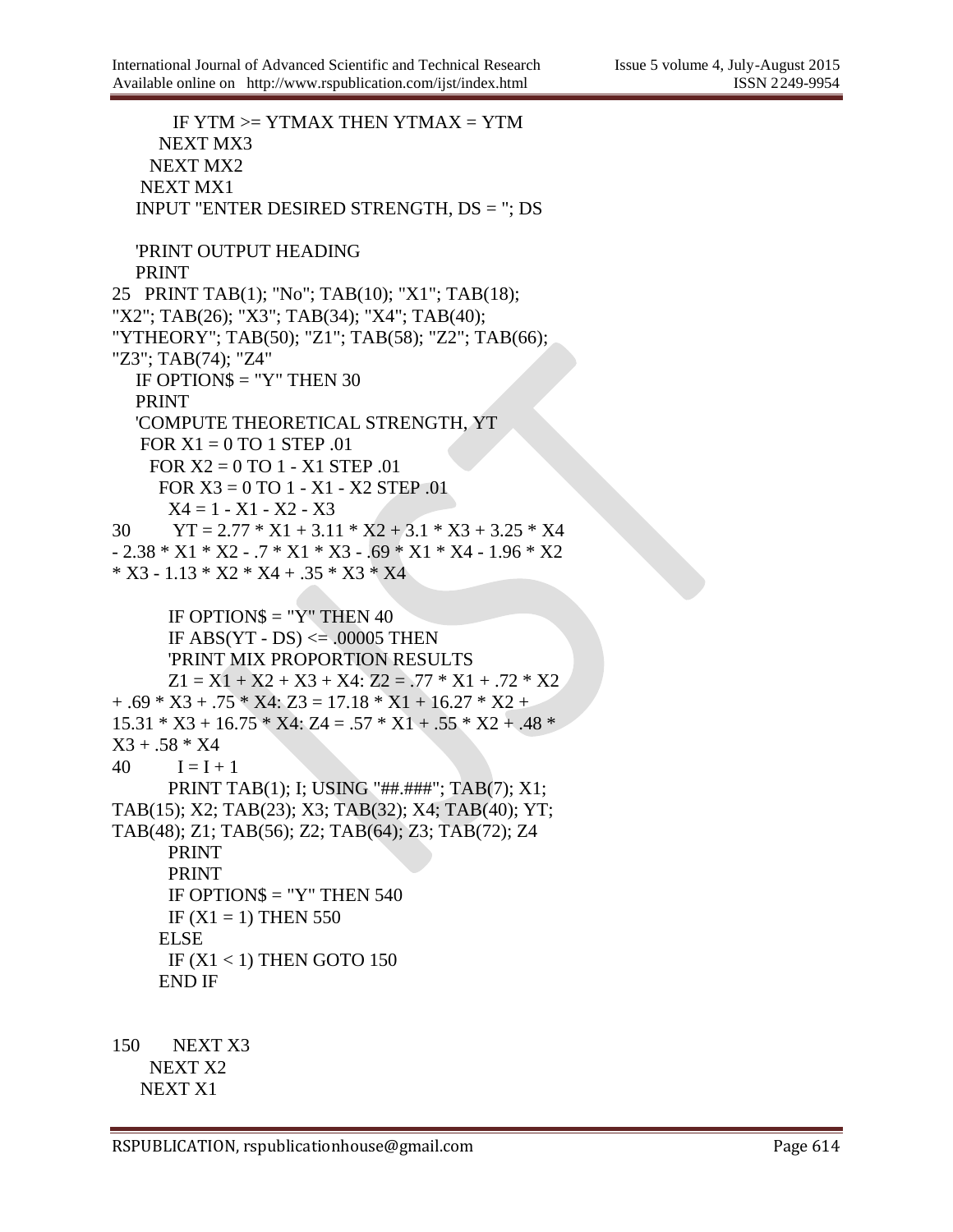IF I  $> 0$  THEN 550 PRINT PRINT "SORRY, THE DESIRED STRENGTH IS OUT OF RANGE OF MODEL" GOTO 600 540 PRINT TAB(5); "THE ATTAINABLE STRENGTH IS "; YT; "N/mm2" GOTO 600 550 PRINT TAB(5); "THE MAXIMUM VALUE PREDICTABLE BY THE MODEL IS "; YTMAX; "N / Sq mm " 600 END

A COMPUTER PROGRAM (ONUAMAH.HP) RESULT OUTPUT ON THE OPTIMIZATION OF A 4- **COMPONE** NT SANDCRETE MIX

ENTER DESIRED STRENGTH, DS = ? 3.2

No X1 X2 X3 X4 YTHEORY Z1 Z2 Z3 Z4

1 0.150 0.750 0.060 0.040 3.200 1.000 0.727 16.368 0.550

2 0.230 0.570 0.020 0.180 3.200 1.000 0.736 16.547 0.559

3 0.380 0.390 0.010 0.220 3.200 1.000 0.745 16.712 0.563

4 0.460 0.360 0.100 0.080 3.200 1.000 0.742 16.631 0.555

5 0.730 0.220 0.040 0.010 3.200 1.000 0.756 16.901 0.562

 THE MAXIMUM VALUE PREDICTABLE BY THE MODEL IS